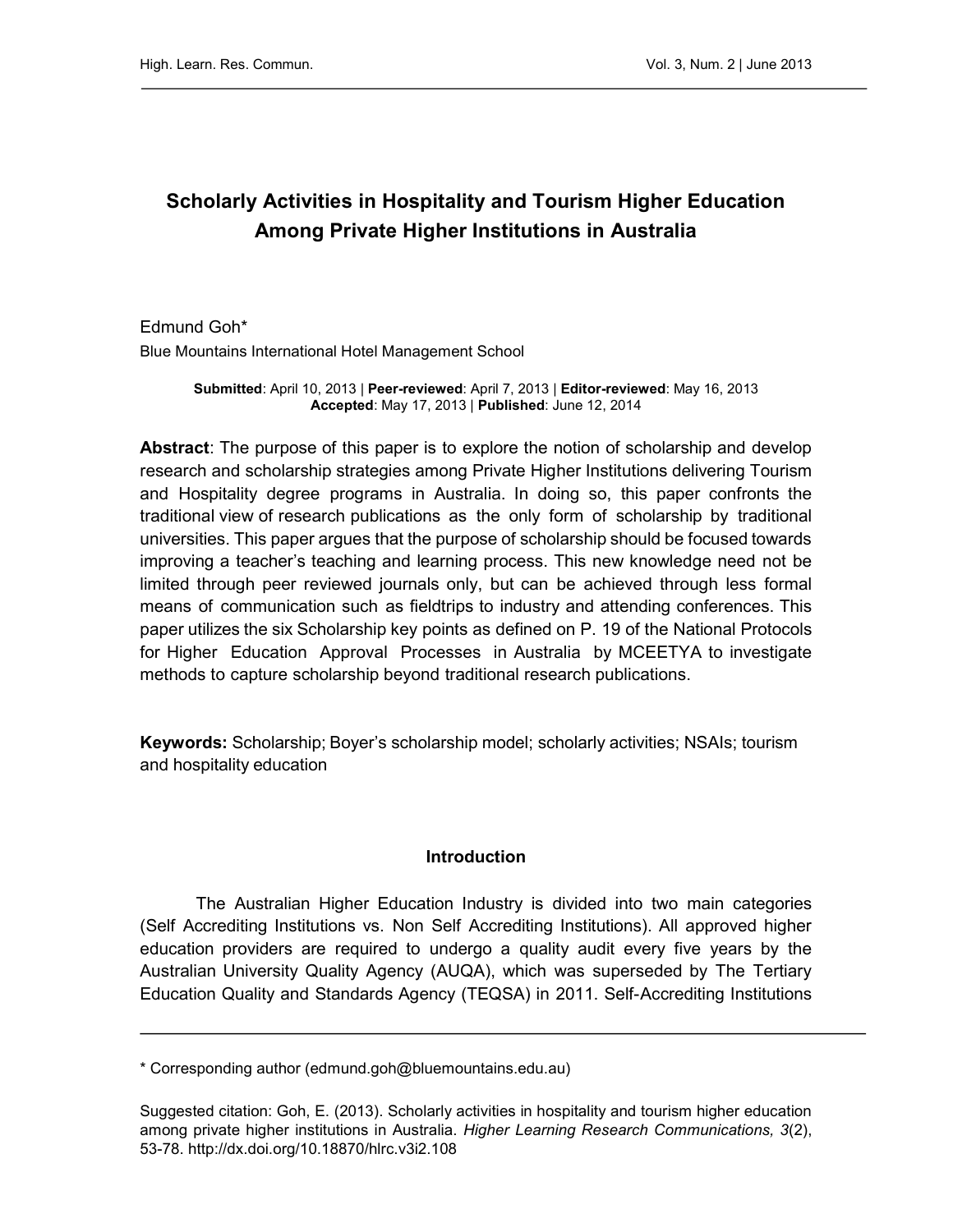

(SAI), comprised of mainly the Public and Private Universities, own the majority of 90% market share in the Australian Higher Education Industry. Non Self Accrediting Institutions (NSAI), the focus of this paper, provides education to about 10% of all higher education students in Australia (Heaney et al., 2010). The number of NSAIs has been growing rapidly over the last decade with 6 providers in 2000 to approximately 150 in 2010 (Edwards et al., 2010; Department of Education, Employment, and Workplace Relations [DEEWR], 2012). The term NSAI is more commonly used in Australia, whereas in oversea countries, the term private education providers are more commonly used. NSAIs provide higher degree courses but are under legal restrictions to use the title 'university', and abide by the National Protocols for Higher Education Approval Processes under the regulatory framework of The Ministerial Council of Education, Employment, Training, and Youth Affairs (MCEETYA) (2007). In the National Protocols Guidelines, the MCEETYA has provided definitions on what constitutes research and scholarship:

Research comprises creative work and artistic endeavours undertaken systematically in order to increase the stock of knowledge, including knowledge of humans, culture and society, and the use of this stock of knowledge to devise new applications. Research is characterised by originality and includes creative activity and performance. It has investigation as a primary objective, the outcome of which is new knowledge, with or without a specific practical application, or new or improved materials, products, devices, processes or services. (2007, p. 18)

This definition in the National Protocols (MCEETYA, 2007) is clearly geared towards the primary objective of developing new knowledge. In fact, it has become the mainstream view most academics have acknowledged and recognized through peer reviewed publications (Schroeder, 2007). However, the National Protocols also mentioned that all higher education providers must demonstrate scholarship in relation to learning and teaching, which involves:

- demonstrating current subject knowledge and an ongoing intellectual engagement in primary and allied disciplines, and their theoretical underpinnings;
- keeping abreast of the literature and new research, including by interaction with peers, and using that knowledge to inform learning and teaching;
- encouraging students to be critical, creative thinkers and enhancing teaching understanding through interaction with students;
- engaging in relevant professional practice where appropriate to the discipline;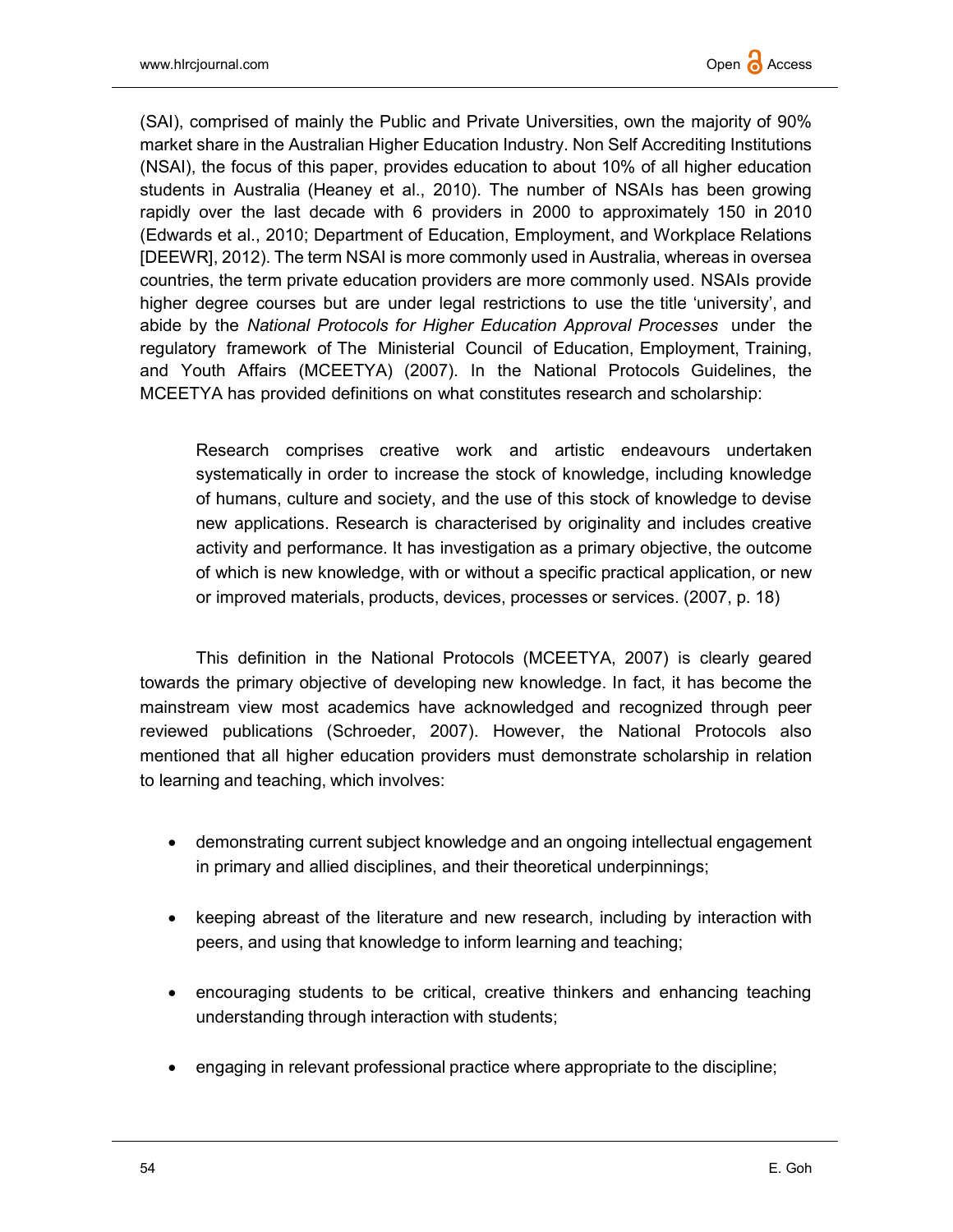- being informed about the literature of learning and teaching in relevant disciplines and being committed to ongoing development of teaching practice; and
- focusing on the learning outcomes of students. (MCEETYA, 2007, p. 19).

Based on the definitions of research and scholarship provided by the National Protocols, both of these are equally important in increasing the quality of teaching and learning in higher education. Clearly, the notion of what constitutes scholarship in NSAIs remains an area of interest. Therefore, it is important to understand the relevance of scholarship in NSAIs offering Tourism and Hospitality programs, and how academics view scholarship.

#### Literature Review

#### Perceptions of Scholarship Among Academics

In general, most academics and institutions only regard traditional research publications as merits of exemplary scholarship (Goh & Ritchie, 2011). The majority of universities in Australia recognize scholarship as peer reviewed research publications and reward their faculty on this criterion. Leading Australian universities, such as the University of Queensland, use a Department of Education, Science and Training (DEST) point system as a measure of research output merit. DEST (which is now known as Department of Education, Employment and Workplace Relations) points are research publication points based on the type of research publication by the faculty member (DEEWR, p. 7). For example, at the University of Queensland (G8 University in Australia), academic staff are awarded 5 DEST points for a book publication and 1 DEST point for refereed publications in  $A^*$ , A, and B rated journals. Other forms of publications (e.g. professional magazines) and scholarly activities (e.g. fieldtrips) are not recognized as scholarship and do not earn DEST points, which affect the faculty member's chances of promotion. This research point structure is also known as the Higher Education Research Data Collection (HERDC) process, which consists of peer reviewed publications: 1) books (authors / co-authors); 2) book chapters; 3) journal articles; and 4) conference proceedings (Department of Industry, Innovation, Science, Research, and Tertiary Education [DIISRT], 2012, p.4). This means that any other types of scholarship are perceived as not "true" scholarship and may not gain similar respect and recognition as traditional scholarship (Schroeder, 2007, p. 1). For example, if a lecturer brought students on 10 educational fieldtrips, this would not be seen as true scholarship as compared with publishing one research article. Not surprisingly, most academics would choose the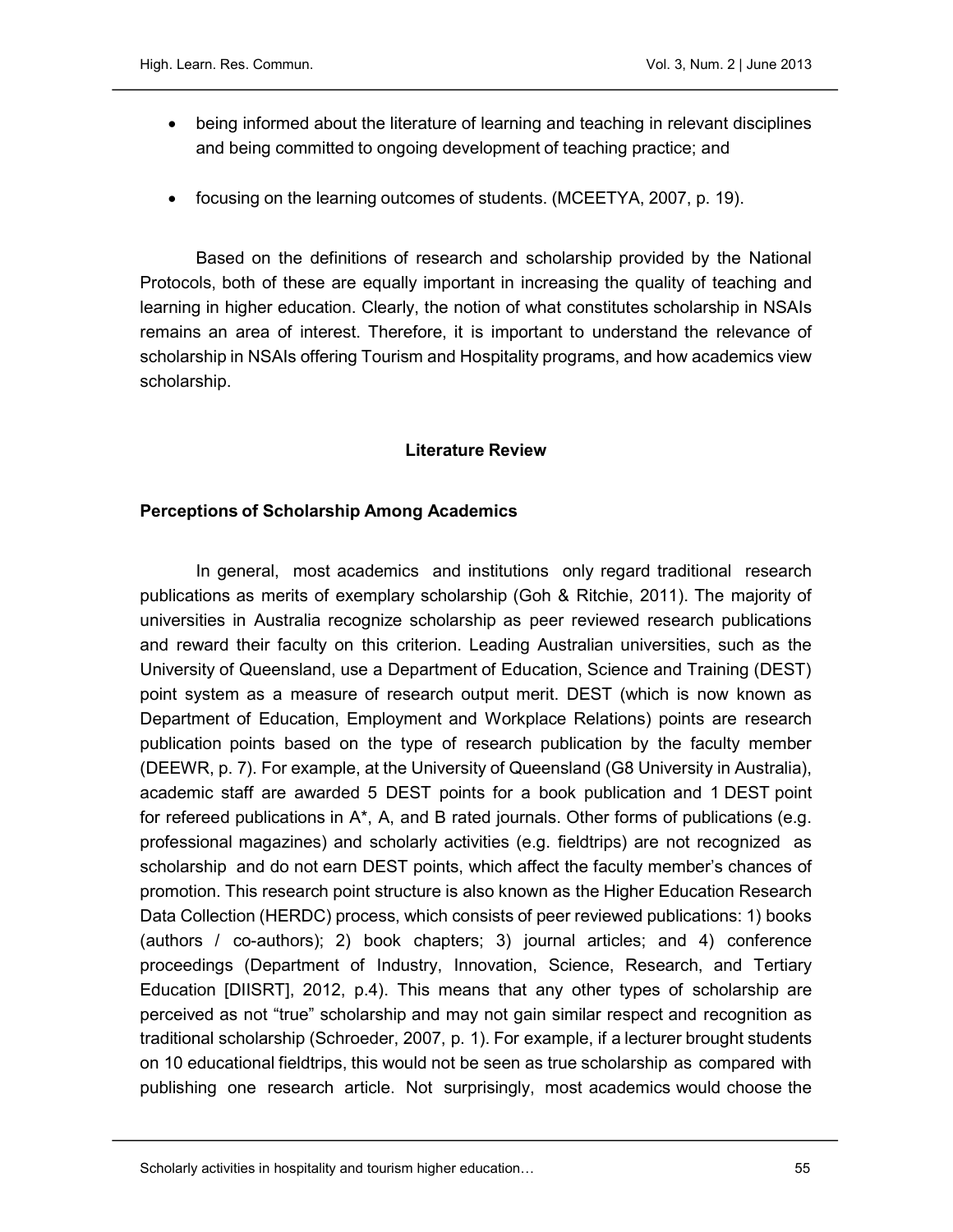latter as it is more rewarding for their career. Boshier (2009) described the mainstream perception where "scholarship of teaching and learning is dominated by a preoccupation with … peer review and the politics of publishing.... If it gets past peers, it must be scholarship. If rejected, it wasn't scholarship" (p.4).

### The Practical Nature of Tourism and Hospitality in Higher Education

Tourism and Hospitality education has been evolving over the last 30 years from a strong vocational foundation to a more academic discipline (Craig-Smith & Ruhanen, 2005; King & Craig-Smith, 2005). In a keynote speech at CAUTHE 2011, Professor John Tribe highlighted the mediocrity in research and teaching in hospitality and emphasized the need to examine new approaches to research and teaching to respond to the evolving education arena. One possible new direction is for academics to shift their strong grounds on traditional scholarship view as solely research publications based. This may not be the most appropriate view for disciplines that are of a practical / applied nature such as Hospitality studies that place stronger emphasis on applied learning in scholarship of teaching and learning. This unique discipline was outlined by Williams (2005) who emphasized that hospitality programs "differ widely and lack the standardization that characterizes many traditional fields of study" (p.71). Other leading researchers (Craig-Smith & Ruhanen, 2005; King & Craig-Smith, 2005) have mentioned that Hospitality education is distinctive due to a wide variety of approaches and philosophies that needs practical skills and experience in addition to the more strategic management elements. This practical element sees the need for academics to ensure that their research and scholarship contributes industry relevance to their teaching and curriculum design (Gursoy & Swanger, 2005). This practical element is recognized at most NSAIs (such as The Blue Mountains International Hotel Management School and William Blue College), where they have training facilities that simulate the real environment in addition to their traditional lecture rooms. Certain traditional universities such as the Hong Kong Poly Uni have developed a commercial five-star hotel on its campus as part of practical delivery for their students. This sees the practical nature of Tourism and Hospitality programs where academics have to place greater emphasis on applied research and scholarship as compared to traditional academic research.

## Culture of Scholarship in NSAIs

Most NSAIs comprise of mainly adjunct lecturers who carry out teaching duties who have a cognate higher degree qualification, working in a closely related professional occupation, or may teach across universities and NSAIs. It is expected and explicitly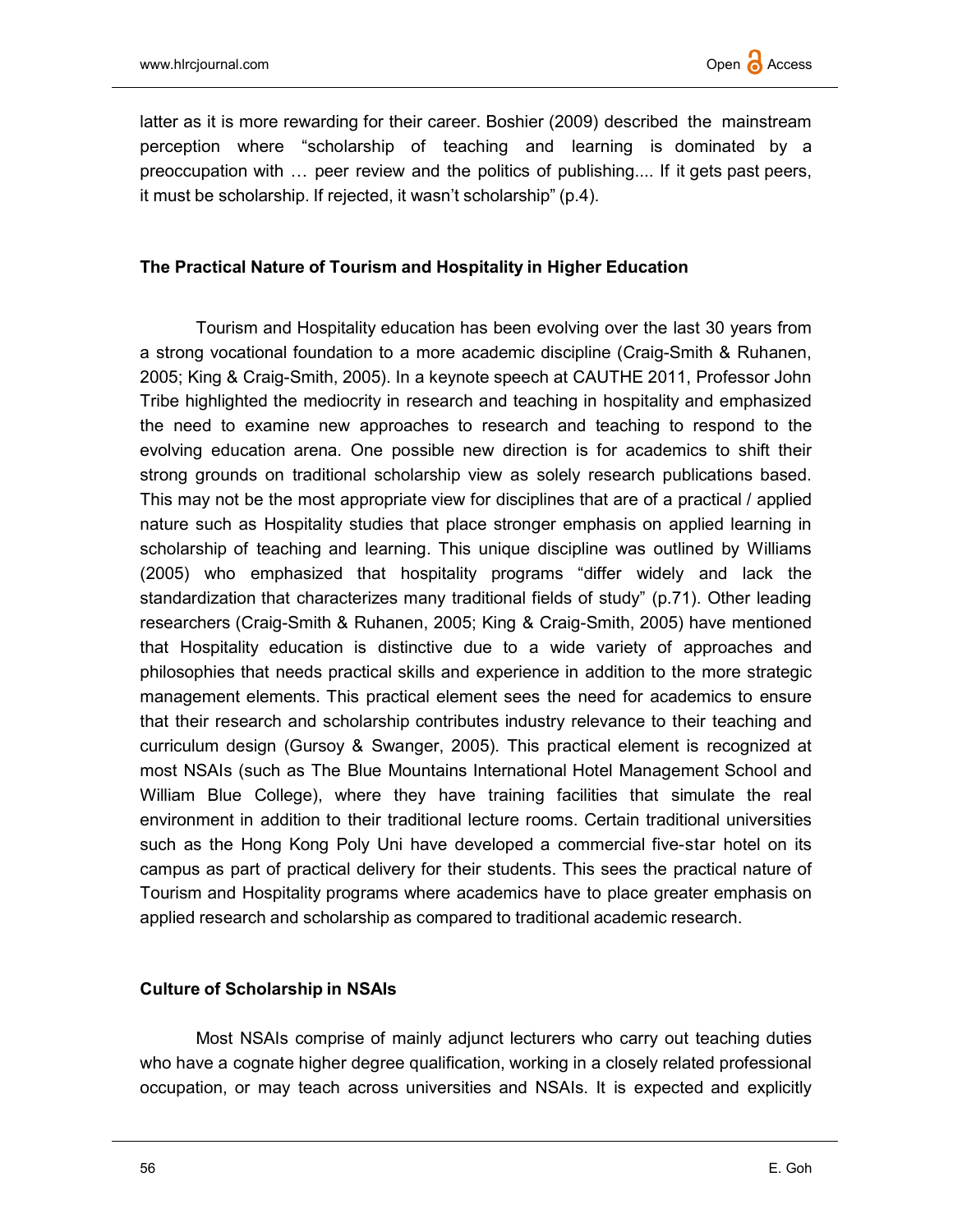required of all full time and adjunct faculty members to undertake scholarly activities to widen their knowledge in their respective disciplines to improve the students' learning experience. Under the National Protocols Guidelines, it clearly states that "Australian universities will meet the following criteria of . . . demonstrating a culture of sustained scholarship which informs teaching and learning in all fields in which courses are offered" (MCEETYA, 2007, p.10). However, most NSAIs have predominately focused their resources on teaching and have given limited consideration for advancement of scholarship and research activities. Not surprisingly, NSAI faculty members who want to participate in scholarly activities are confused as to what constitutes scholarship. To add to this confusion, all NSAIs have their own set of scholarly activities that are recognized and differ from other NSAIs. Therefore, there is a strong need to develop a scholarship handbook for NSAIs to ensure consistency and better comprehension. Given the practicality nature of Tourism and Hospitality education, and unique faculty structures of NSAIs, this paper seeks to explore Boyer's (1990) scholarship model to help explore the notion of scholarship in NSAIs offering Tourism and Hospitality programs.

#### Boyer's Scholarship Model

In 1990, Boyer proposed that the scholarship of teaching needs to be recognized from all aspects of academic work and not solely from research and publications. Boyer (1990) maintains that his definition of scholarship is for teachers who are "well informed" and who "stimulate active, not passive learning and encourage students to be critical, creative thinkers, with the capacity to go on learning" (p. 24). According to Boyer's (1990) scholarship definition, there are four interrelated and overlapping scholarships.

- Scholarship of discovery  $-$  this is often referred to as traditional research by academics and viewed as the "advancement of knowledge" (p. 17).
- Scholarship of integration this involves putting facts together to come to a new understanding about "making connections across the disciplines, placing the specialties in larger context, illuminating data in a revealing way, often educating non specialists, too" (p. 18).
- $\bullet$  Scholarship of application this is about applying knowledge to solve problems and inform others through the "new intellectual understandings from the very act of application" (p. 23).
- Scholarship of teaching this is about "transforming and extending knowledge acquired through research, synthesis, practice and teaching" (p. 24).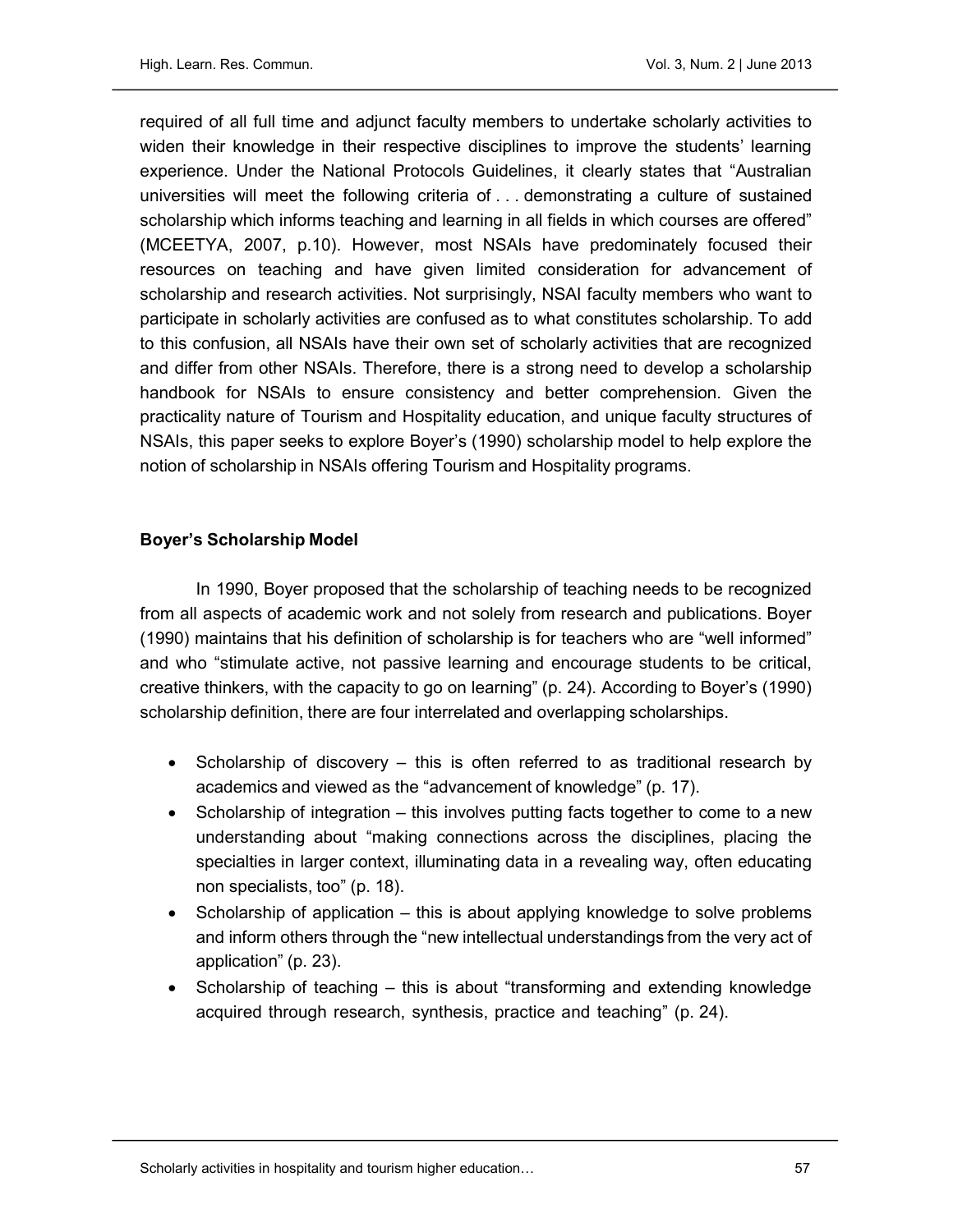

This scholarship definition has drawn lots of attention among researchers and many have since explored Boyer's (1990) scholarship model to extend the meaning of scholarship of teaching. Rice (1992) used his own three distinct elements to add more weight to Boyer's scholarship model. First, the synoptic capacity to draw information together in such a way that it provides coherence and meaning for connections to be made between the knower and known. Second, the capacity to represent a subject in ways that transcend the split between intellectual substance and teaching process. Third, the capacity for scholarly inquiry into how students "make meaning" out of what the teacher says and does. Besides traditional research, Schon (1995) suggested that a way to acquire new knowledge in teaching is through the practice of teaching as a reflectionin-action. Similarly, these inquiries must be well informed from a position of someone having a pedagogy position of the discipline and needs to be critically reflective. This is very similar to the practical nature of Tourism and Hospitality delivery that requires academics to have a hands-on approach. Cross and Steadman (1996) mentioned the need to highlight the advantages of considering different kinds of academic work as scholarship when using Boyer's scholarship model where academics must emphasize the common features and purpose of scholarship (p.28). Glassick, Huber and Maeroff (1997) argued that all forms of scholarship must be given due recognition if it is performed with distinction. They stressed that excellence must be the only yardstick and identified six key areas as crucial when performing scholarship: have clear goals and knowing the scholarship objectives; have adequate preparation to demonstrate understanding of existing scholarship in the field; able to use appropriate methods to meet objectives; must achieve significant results and outcomes; able to effectively present and communicate the findings; and must reflectively critique his/her own work (p. 36). As can be seen, there is no single exact definition of scholarship but a common theme has emerged, which sees the main goal of scholarship to be focused on improving student learning experiences and outcomes (Kreber, 2003; Nicholls, 2004; Prosser, 2008). In the scholarship process, new knowledge gained from the scholarly activities must improve student learning through the communication of these new findings (Kreber, 2003; Grum, 2008; Trigwell et al., 2000) and need not be done through traditional research and peer reviewed publications (Boyer, 1990).

#### Methodology and Discussion

The overall aim of this paper was to explore and integrate the Australia National Protocol 2007 on scholarship with Boyer's scholarship model to develop key scholarship activities useful for Tourism and Hospitality Educators. The four proposed scholarship activities were fieldtrips, industry visits, career expos, and attending conferences. The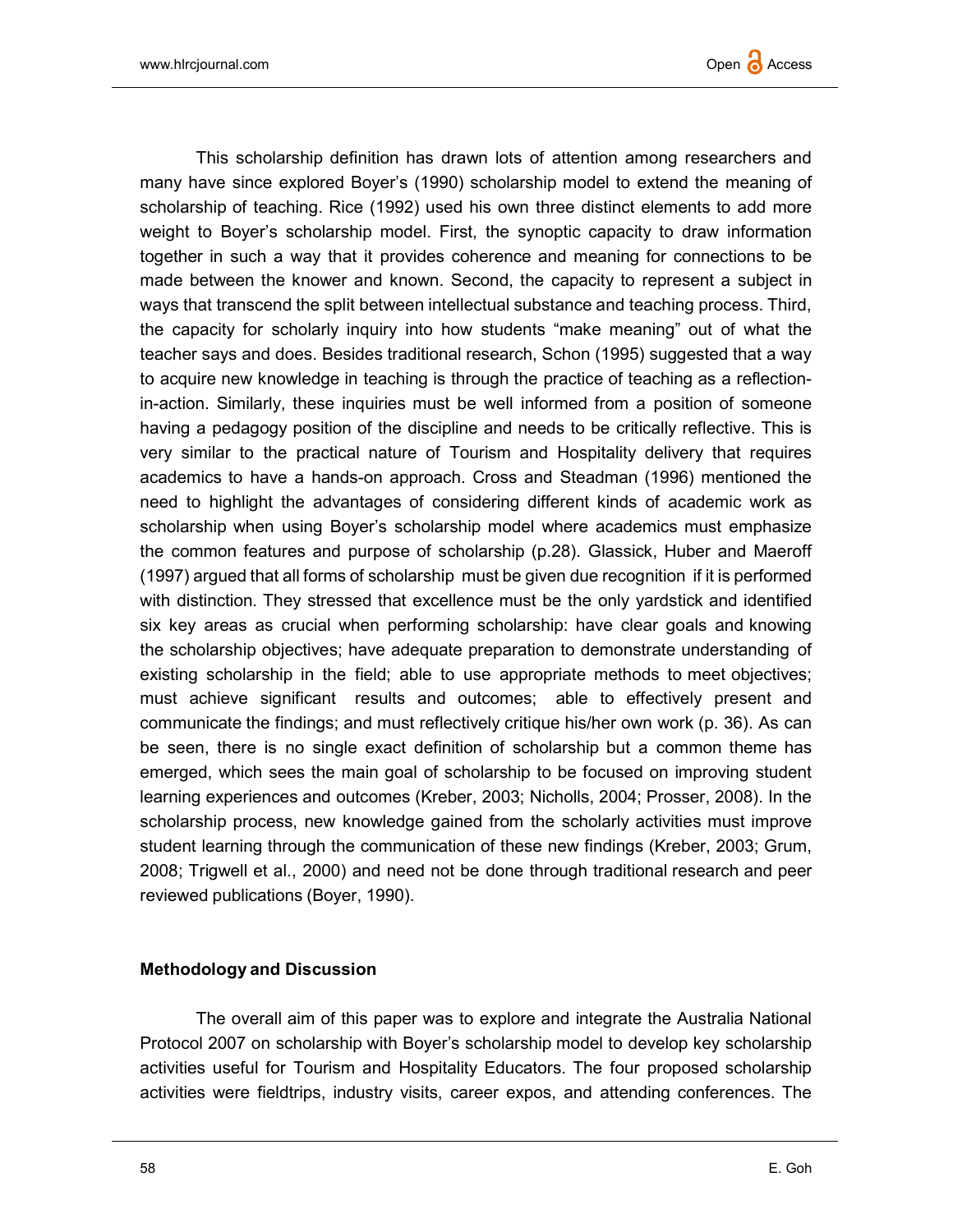rationale for selecting these four scholarly activities was twofold: first, these scholarly activities have been reported to be useful and contribute to the students' learning experience; and second, these scholarly activities are commonly practiced at NSAIs in Tourism and Hospitality programs but have not been given the due recognition as recognized forms of scholarship. Most importantly, the following shows how educators can capture these scholarly activities and ensure that both the National Protocol 2007 scholarship and Boyer's scholarship are addressed.

#### **Fieldtrips**

The first common scholarly activity engaged by Tourism and Hospitality educators is through fieldtrips. This scholarly activity is important given that the use of fieldtrips in hospitality education has been reported by several researchers to enhance student learning through experiential learning (Do, 2006; Gretzel et al., 2008; Goh and Ritchie, 2011; Ritchie, 2003; Stainfield, 2000; Weiler & Kalinowski, 1990; Xie, 2004). Fieldtrips are organized excursions involving students and educators in visiting places with the objective of bringing the classroom learning experience to an external environment. On the other hand, fieldtrips also benefit faculty members with valuable professional development experience (Porth, 1997), especially for younger tourism educators (Peace, 2007). As seen in Table 1, it is recommended that educators conduct a literature review on the fieldtrip topic before designing the fieldtrip program as a form of discovery scholarship. This new subject knowledge can be discussed formally or informally with fellow peers to refine the fieldtrip topic. Integration scholarship can also be achieved by presenting post fieldtrip summaries to faculty staff and industry professionals in the form of an oral presentation or circulating handouts. Educators can demonstrate traits of application scholarship by engaging a Question and Answer session before, during and after the fieldtrip for students to apply, reflect, and discuss key concepts related to their practical experience. Lastly, educators can include new knowledge gathered from fieldtrips as possible topics for discussion or assessment to meet student learning outcomes and demonstrate teaching scholarship.

#### Industry Visits

The main objective of industry visits is for educators to update their knowledge with latest trends and best practices in the commercial environment. This is a form of experiential learning where knowledge is created through the transformation of experience (Kolb, 1984, p. 41). Szambowski, Szambowski, & Samenfink (2002) labeled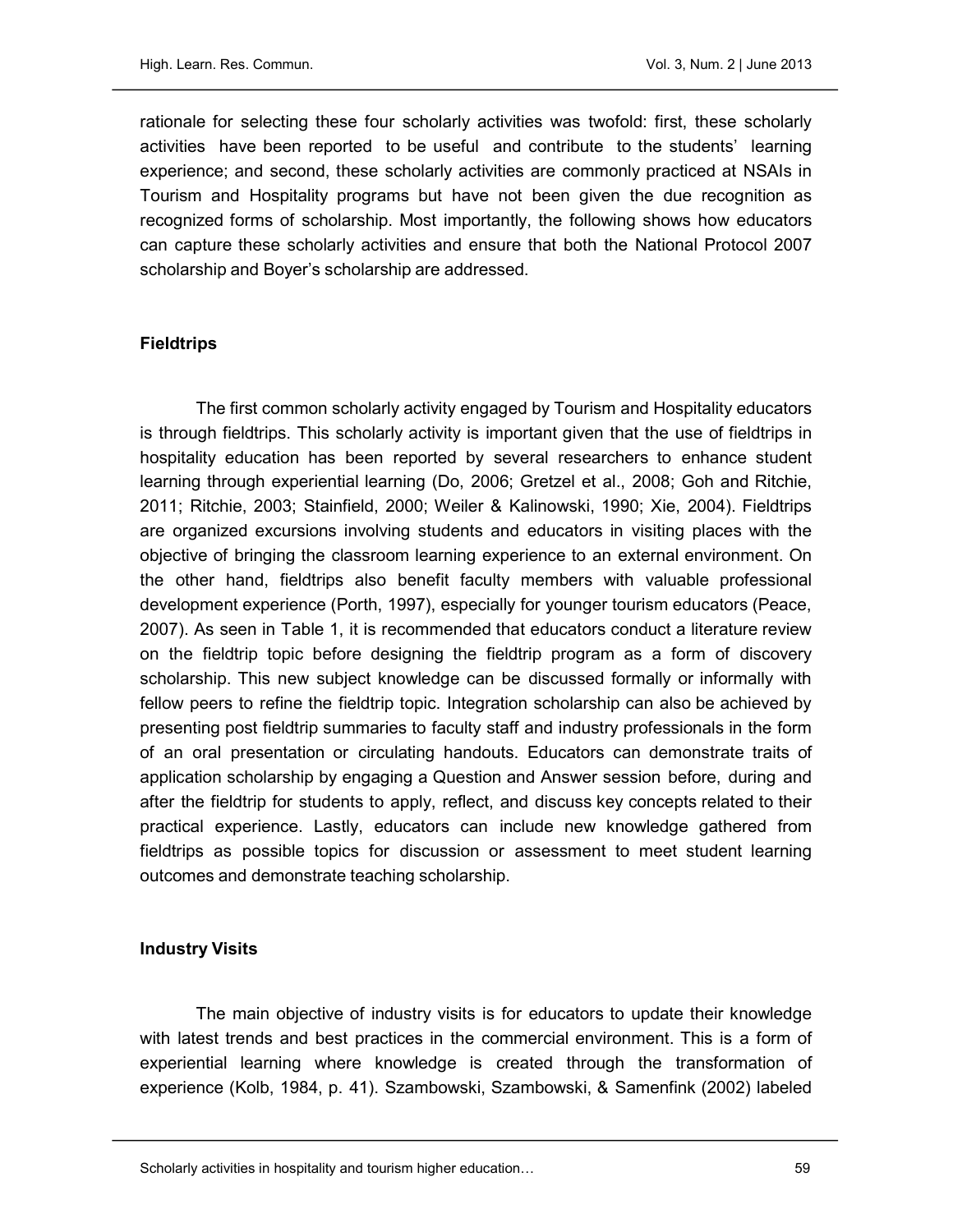this as a 'reality' approach to touch base with industry needs in ensuring that curriculum designed are industry focused and not based purely on academic myths. Casado (1992) also made the relation between reality and practical significance that can be injected directly into higher education curriculum while working directly with the industry. To capture industry visits as discovery scholarship, it is important that educators conduct extensive review of possible industry partners before embarking on industry visits. This will address the second National Protocol on reviewing literature and new research through secondary research. During this selection process, educators can engage in formal or informal discussions with fellow peers to select potential industry partners and possible industry visit learning objectives. Alternatively, educators can share their industry visit experience through oral communication or summary handouts to faculty members. As seen in Table 2, this is a form of integration scholarship. As part of application scholarship, the educator must reflect on the post industry visit to recommend strategies to improve or solve some of the faculty's problems. Most importantly, the educator must demonstrate teaching scholarship by sharing their industry visit experience with students to add value to their learning outcomes. This can be achieved by examples in their lecture content or a short discussion during tutorials. By doing this, educators are addressing the third, fifth and sixth key points of Scholarship as listed on p. 19 of the National Protocols for Higher Education Approval Processes.

## Career Expos

Over the past 10 years, the Association of Australian Hotel Schools has been organizing annual national hospitality careers expo to provide students the opportunity to meet industry representatives. Attending career expos is a good exercise for educators to close the gap between employers' expectations and graduates' employability skills (Lee, Lee, & Gupta, 2009). By attending career expos, educators develop a better understanding on industry needs and use this new knowledge to make suitable changes to the subject's curriculum to ensure that future graduates are equipped with the necessary skills that meet the needs of the industry. This is pointed out by Lefever and Withiam (1998), who strongly emphasized that the hospitality education curriculum should be industry relevant. As seen in Table 3, this enhances knowledge in the educator's related field and can be considered as discovery scholarship, where the educator collects information from career expo booths to discover latest trends and industry practices. Integration and application scholarship can be demonstrated through formal or informal workshops to explore topics arising from the career expo such as "what are the latest trends in restaurant designs?" Educators should be summarizing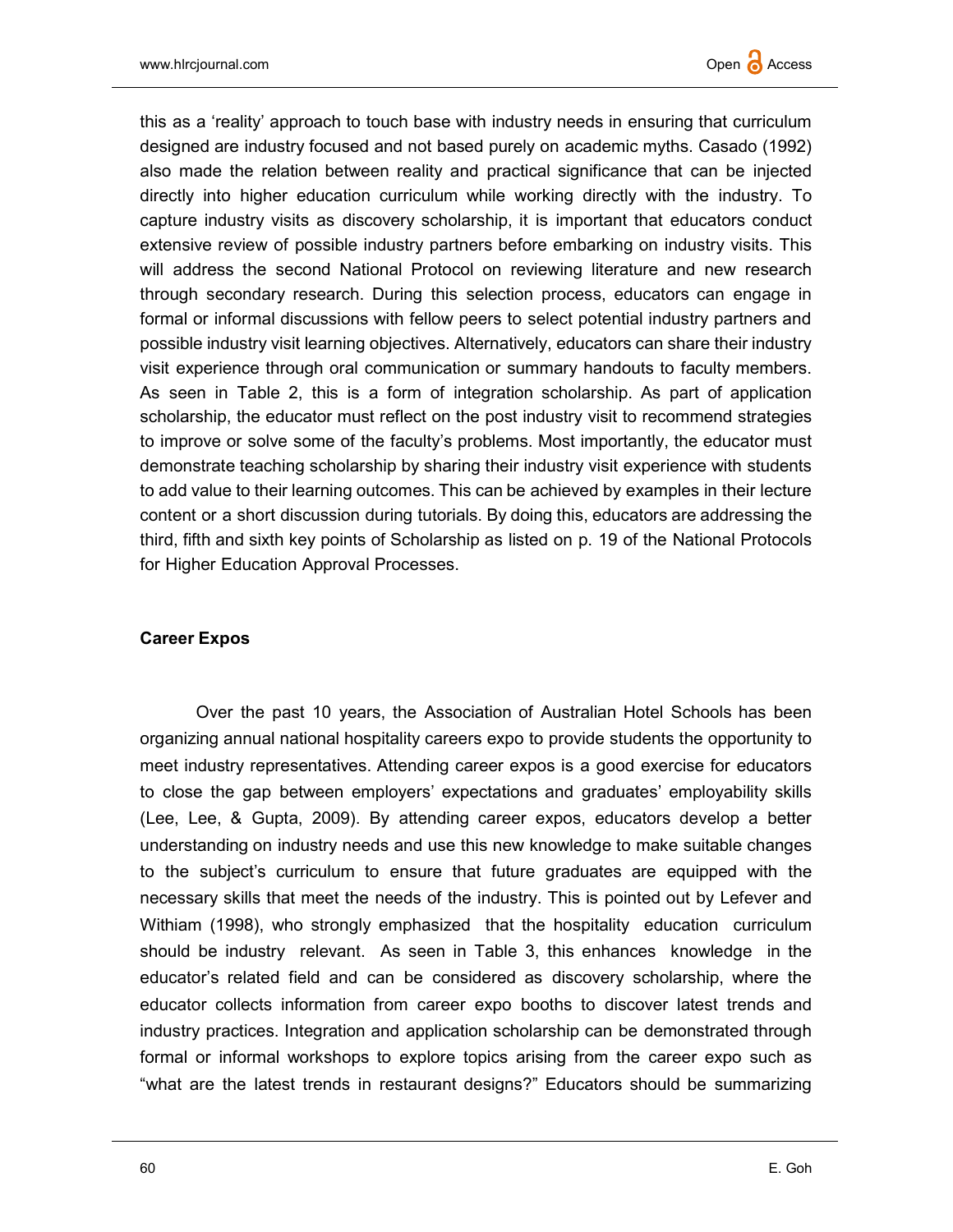and writing literature reviews about topics from the career expo and disseminate this information through internal newsletters or professional magazines such as E-Hotelier. In order to demonstrate teaching scholarship, educators must update and introduce new teaching materials to ensure that improved curriculum meets industry needs and specific student learning outcomes.

#### Attending Academic / Professional Conferences

The last common type of scholarly activities conducted by Tourism and Hospitality educators is through attending conferences. Attending a conference serves as a good platform to share knowledge, disseminate the latest research results, hear industry leaders speak, learn new skills, advance education in the field of interest, and networking opportunities (McCabe, Poole, Weeks, & Leiper, 2000; Rogers, 2003; Severt, Wang, Chen, & Breiter, 2007; Yoo & Zhao, 2010). These generate educational opportunities, which are important motivators for conference attendees. Oppermann and Chon (1997) found these motivational factors encompass personal and professional development, career enhancement, desire to learn, updating information, and keeping up with changes in the profession. Similarly, Yoo and Chon (2008) found that conference attendees are interested in increasing their knowledge by listening to speakers and gathering information that they can use. As can be seen in Table 4, this exposure to new theories and trends to enhance knowledge in relevant fields and can be recognized as discovery research. Newly acquired knowledge must then be shared with colleagues and industry professionals through formal or informal presentations and handouts. This can be seen as integration scholarship. All of this new knowledge must also be applied in the curriculum to reflect necessary changes acquired from the conference; for example, ensuring that assessments are designed to reflect a balanced level of practical elements to address industry needs. Lastly, the educator must demonstrate teaching scholarship by having a discussion session during class to add value to students' learning outcomes and strengthen graduate attributes, which addresses the sixth key point of Scholarship as listed on p. 19 of the National Protocols for Higher Education Approval Processes.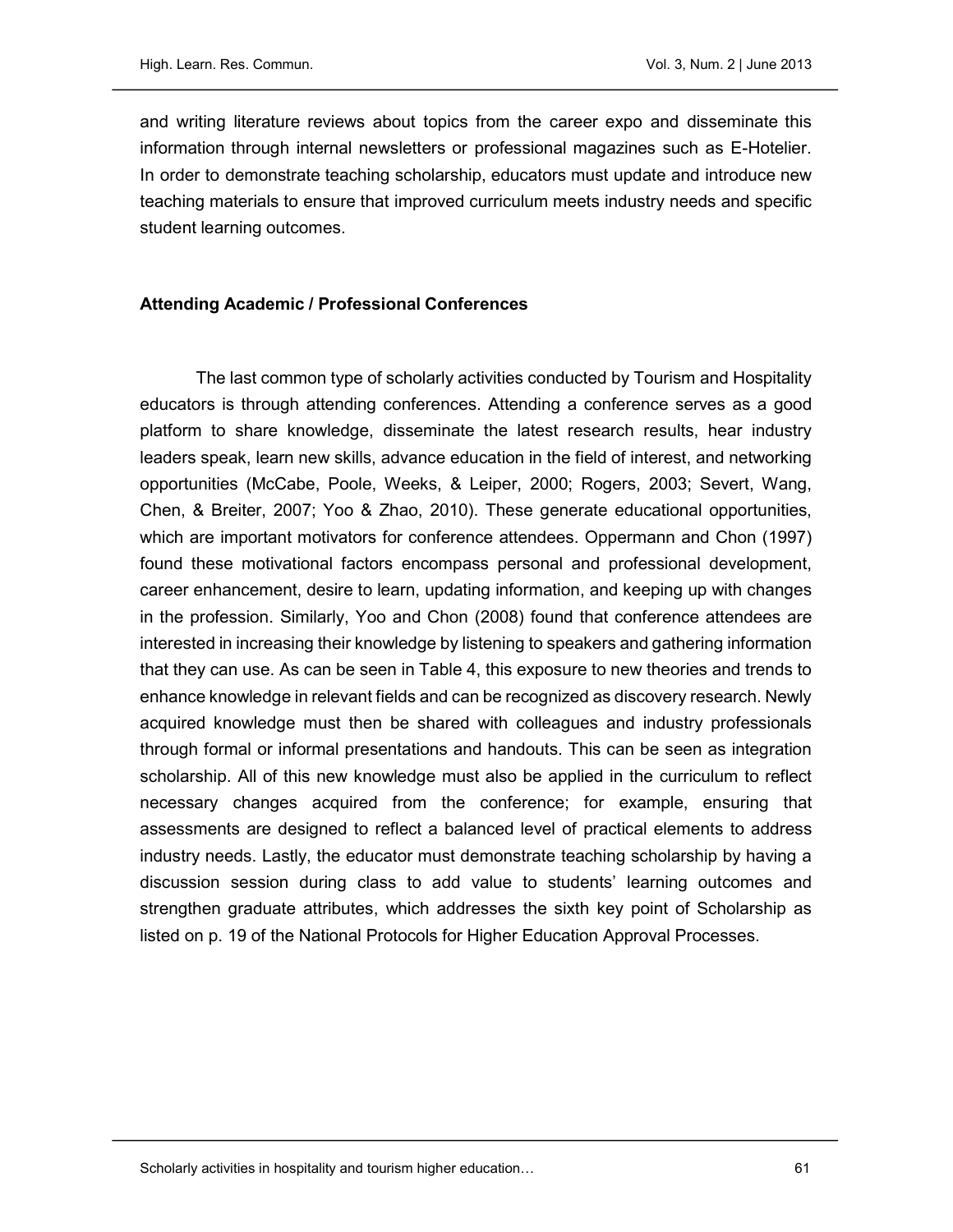# Table 1. Field as a Scholarly Activity

| <b>National Higher</b><br><b>Education</b><br><b>Scholarship Protocols</b><br>October2007                     | Type of Boyer's<br><b>Scholarship</b> | How to do it?                                                                                                                                                          | <b>Example</b>                                                                                                                               |
|---------------------------------------------------------------------------------------------------------------|---------------------------------------|------------------------------------------------------------------------------------------------------------------------------------------------------------------------|----------------------------------------------------------------------------------------------------------------------------------------------|
| <b>Scholarship Key Point 1</b>                                                                                |                                       |                                                                                                                                                                        |                                                                                                                                              |
| <b>Demonstrated current</b><br>subject knowledge.                                                             | Integration                           | By using your expertise<br>knowledge to identify<br>and select relevant<br>fieldtrips that aligns with<br>specific subject topics<br>relevant to course<br>curriculum. | You demonstrate<br>current subject<br>knowledge of industry<br>practices when<br>identifying and selecting<br>appropriate fieldtrips.        |
| <b>Demonstrated</b><br>intellectual<br>engagement in<br>primary and allied<br>disciplines.                    | Integration                           |                                                                                                                                                                        |                                                                                                                                              |
| <b>Demonstrated</b><br>theoretical<br>underpinnings of<br>current subject<br>knowledge across<br>disciplines. | Integration                           |                                                                                                                                                                        |                                                                                                                                              |
| <b>Scholarship Key Point 2</b>                                                                                |                                       |                                                                                                                                                                        |                                                                                                                                              |
| <b>Reviewed literature</b><br>and new research<br>through secondary<br>research.                              | Discovery                             | By conducting extensive<br>review of topic before<br>designing fieldtrip<br>program.                                                                                   | You maintain currency<br>of the literature by<br>conducting secondary<br>research about possible<br>fieldtrip topics and<br>industry venues. |
| <b>Reviewed literature</b><br>and new research by<br>interaction with peers.                                  | Integration                           | By interacting (formally /<br>informally) with fellow<br>colleagues and peers to<br>select fieldtrip topic.                                                            | You discuss with fellow<br>colleagues to<br>brainstorm possible<br>fieldtrip topics and<br>locations.                                        |
| <b>Integrated literature</b><br>review and new<br>research to inform<br>learning and teaching.                | Teaching                              | By integrating fieldtrip<br>topic before and after<br>fieldtrip as part of<br>discussion and<br>activities.                                                            | You include the fieldtrip<br>experience as a<br>discussion and analysis<br>session in the tutorials<br>after the fieldtrip.                  |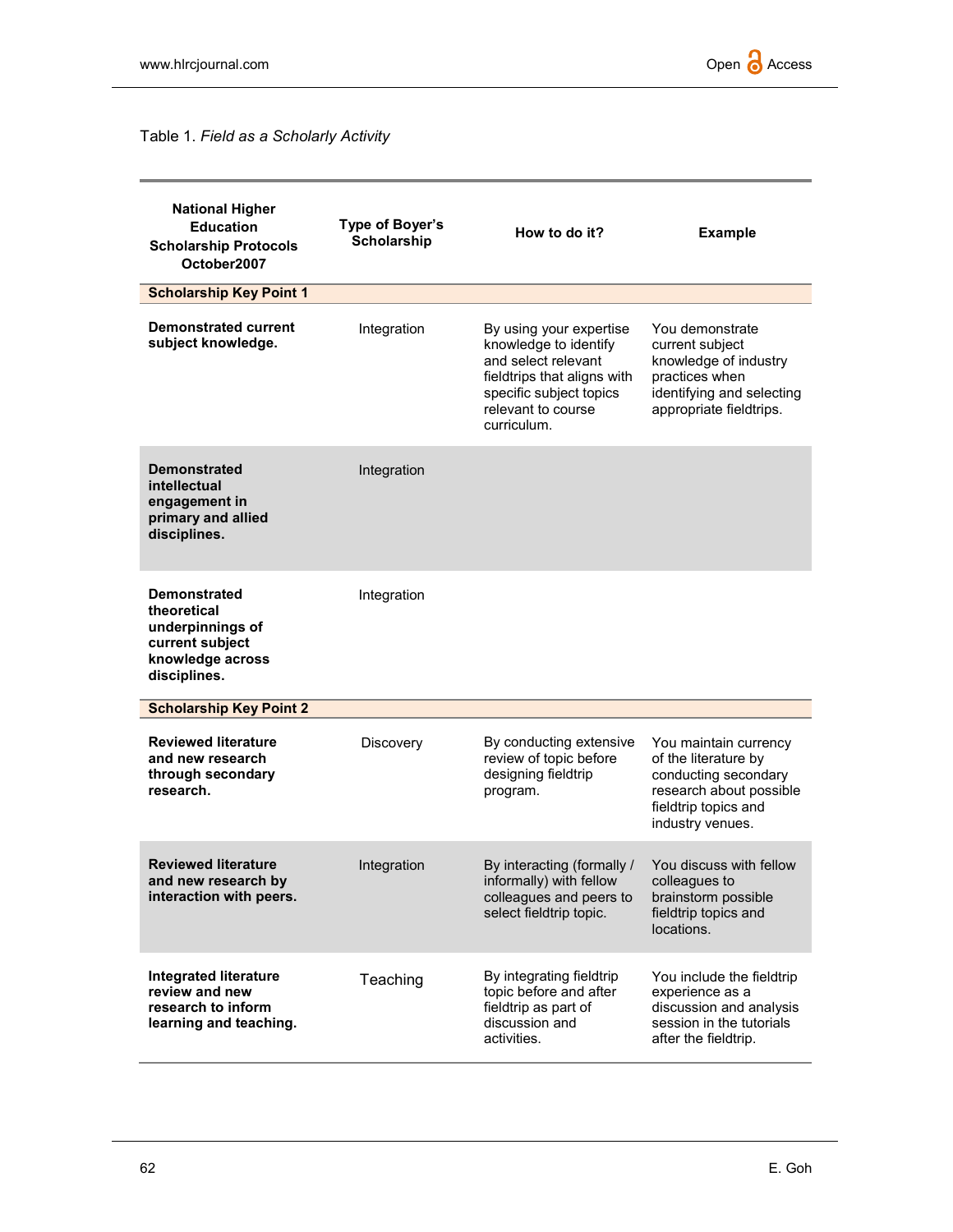| <b>National Higher</b><br><b>Education</b><br><b>Scholarship Protocols</b><br>October2007      | Type of Boyer's<br><b>Scholarship</b> | How to do it?                                                                                   | <b>Example</b>                                                                                                                                                                                                               |
|------------------------------------------------------------------------------------------------|---------------------------------------|-------------------------------------------------------------------------------------------------|------------------------------------------------------------------------------------------------------------------------------------------------------------------------------------------------------------------------------|
| <b>Scholarship Key Point 3</b>                                                                 |                                       |                                                                                                 |                                                                                                                                                                                                                              |
| <b>Encouraged students</b><br>to be critical and<br>creative thinkers.                         | Application                           | By integrating fieldtrip<br>topic in your discussion<br>with students during<br>lecture.        | You include a Q&A<br>session before, during<br>and after fieldtrip for<br>students to reflect and<br>discuss.                                                                                                                |
| <b>Enhanced teaching</b><br>understanding<br>through interaction<br>with students.             | Teaching                              | By integrating the<br>fieldtrip topic as<br>part of subject<br>assessment.                      | You include fieldtrip<br>topics as part of<br>marking criteria such as<br>"students must include<br>3 key success factors<br>from the fieldtrip".                                                                            |
|                                                                                                |                                       | By providing students<br>fieldtrip programs and<br>summary handouts.                            | You prepare summary<br>handouts about the<br>fieldtrip experience such<br>as "Key pricing<br>strategies of Marriott".                                                                                                        |
| <b>Scholarship Key Point 4</b>                                                                 |                                       |                                                                                                 |                                                                                                                                                                                                                              |
| <b>Engaged in relevant</b><br>professional practice<br>where appropriate to<br>the discipline. | Integration                           | By inviting industry<br>professionals to the<br>fieldtrip.                                      | By presenting the<br>fieldtrip summary<br>in the form of an oral<br>presentation /<br>handouts.                                                                                                                              |
|                                                                                                |                                       | By presenting the<br>fieldtrip summary<br>in the form of an oral<br>presentation /<br>handouts. | You have a formal /<br>informal discussion<br>between industry<br>professionals after the<br>fieldtrip. You prepare<br>summary handouts /<br>case studies and<br>disseminate through<br><b>Campus Monthly</b><br>Newsletter. |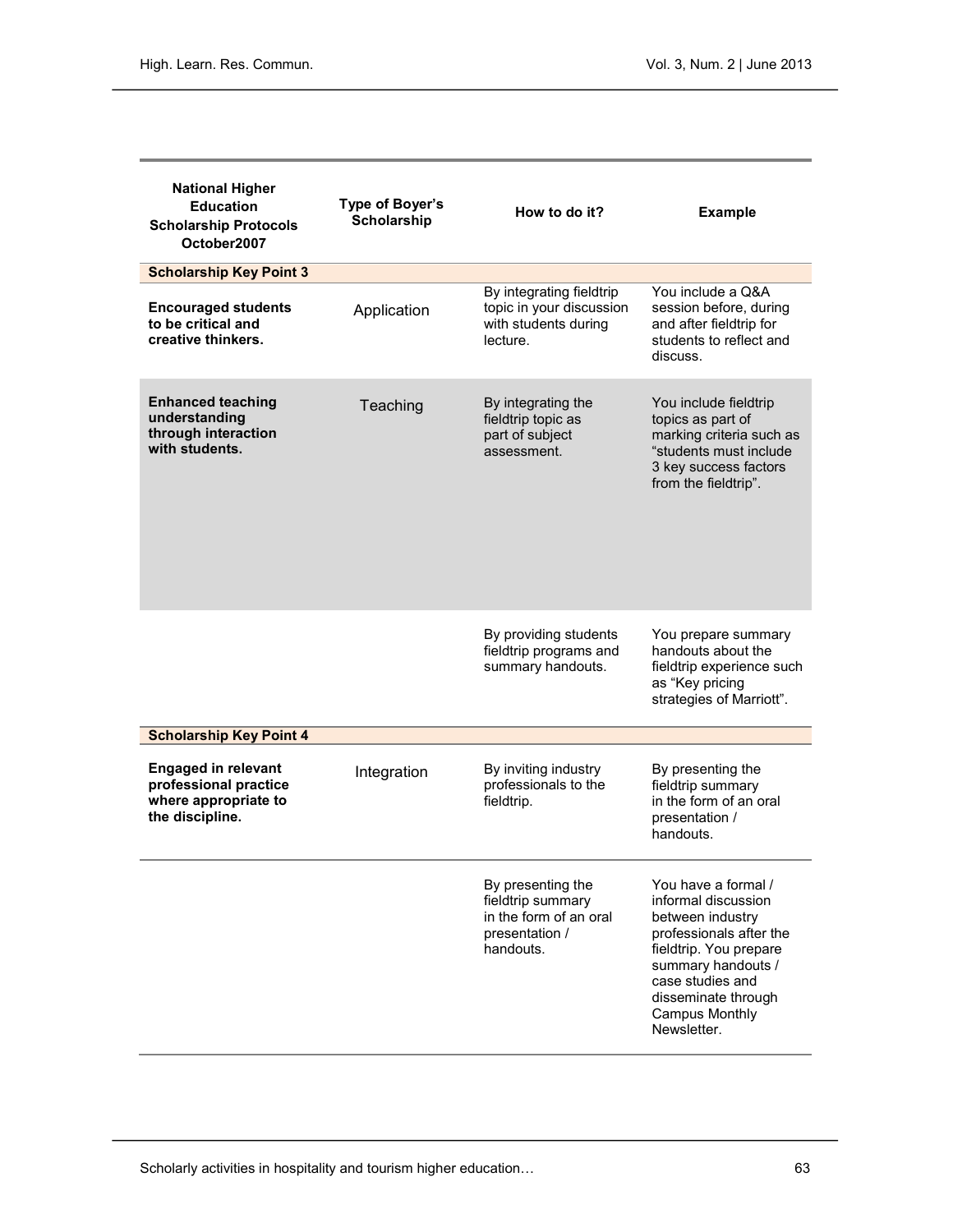| <b>National Higher</b><br><b>Education</b><br><b>Scholarship Protocols</b><br>October2007 | Type of Boyer's<br>Scholarship | How to do it?                                                                                     | <b>Example</b>                                                                                                                                                                                   |
|-------------------------------------------------------------------------------------------|--------------------------------|---------------------------------------------------------------------------------------------------|--------------------------------------------------------------------------------------------------------------------------------------------------------------------------------------------------|
| <b>Scholarship Key Point 5</b>                                                            |                                |                                                                                                   |                                                                                                                                                                                                  |
| Informed about the<br>literature of learning<br>and teaching in<br>relevant disciplines.  | Integration                    | By inviting faculty staff<br>across disciplines to the<br>fieldtrip.                              | You invite faculty staff<br>across disciplines to the<br>fieldtrip.                                                                                                                              |
| <b>Committed to ongoing</b><br>development of<br>teaching practice.                       | Teaching                       | By presenting the<br>fieldtrip summary<br>in the form of an oral<br>presentation /<br>handouts.   | You have a formal /<br>informal discussion<br>between staff members<br>after the fieldtrip. You<br>prepare summary<br>handouts / case studies.<br>This information is<br>posted on the intranet. |
|                                                                                           |                                |                                                                                                   | You update and<br>introduce new teaching<br>methods discovered<br>from the fieldtrip<br>findings.                                                                                                |
| <b>Scholarship Key Point 6</b>                                                            |                                |                                                                                                   |                                                                                                                                                                                                  |
| <b>Focused on learning</b><br>outcomes of students.                                       | Application /<br>Teaching      | By ensuring the fieldtrip<br>adds value to subject<br>learning outcomes /<br>graduate attributes. | You add value by<br>showing how the<br>fieldtrip can increase<br>students' understanding<br>of specific learning<br>outcomes and graduate<br>attributes.                                         |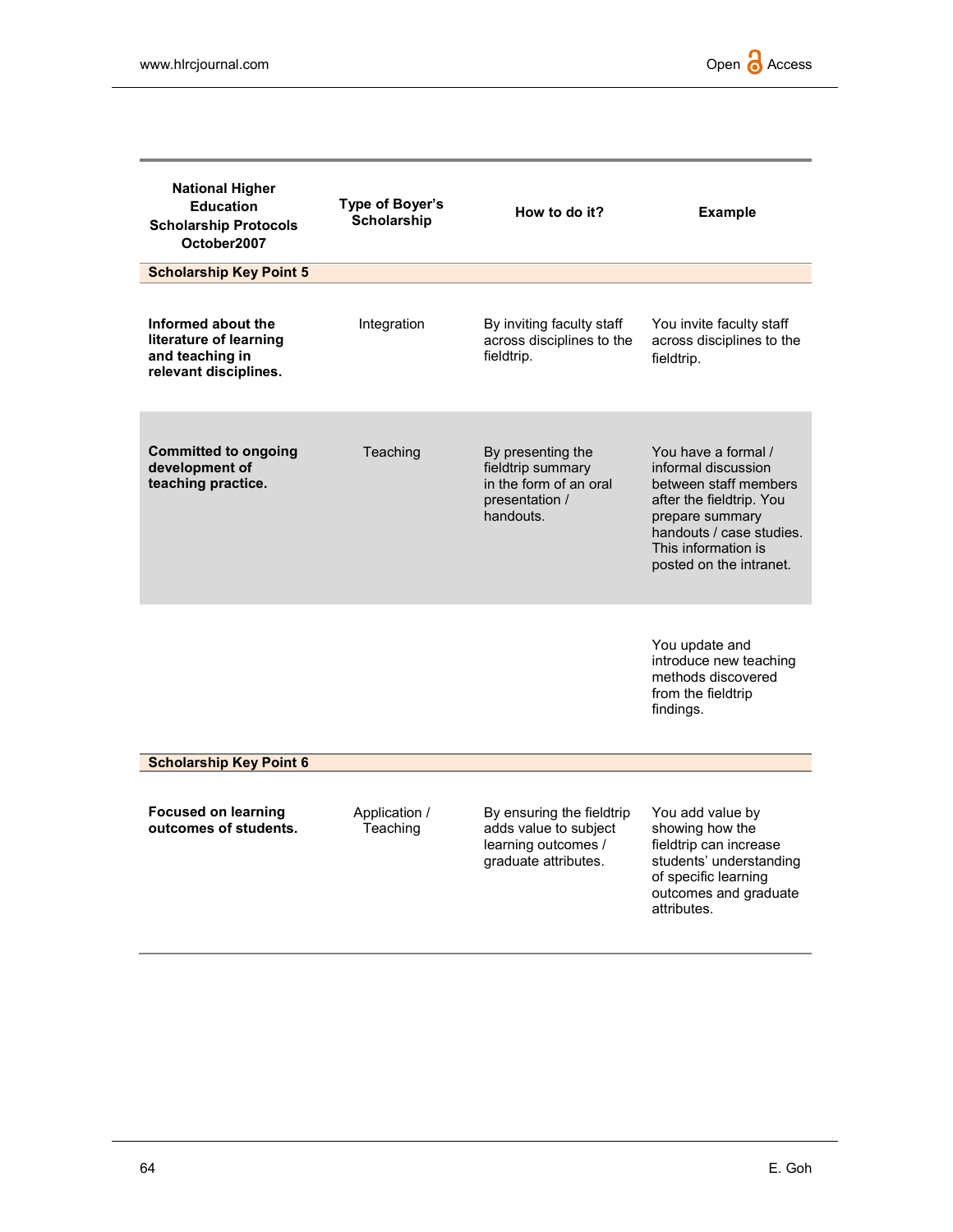## Table 2. Industry Visits as a Scholarly Activity

| <b>National Higher</b><br><b>Education</b><br><b>Scholarship Protocols</b><br>October2007                     | Type of Boyer's<br><b>Scholarship</b> | How to do it?                                                                                                                                                               | <b>Example</b>                                                                                                                                |
|---------------------------------------------------------------------------------------------------------------|---------------------------------------|-----------------------------------------------------------------------------------------------------------------------------------------------------------------------------|-----------------------------------------------------------------------------------------------------------------------------------------------|
| <b>Scholarship Key Point 1</b>                                                                                |                                       |                                                                                                                                                                             |                                                                                                                                               |
| <b>Demonstrated current</b><br>subject knowledge.                                                             | Integration                           | By using your expertise<br>knowledge to identify<br>and select relevant<br>industry visits that<br>aligns with specific<br>subject topics relevant<br>to course curriculum. | You demonstrate<br>current subject<br>knowledge of industry<br>practices when<br>identifying and selecting<br>appropriate industry<br>visits. |
| <b>Demonstrated</b><br>intellectual<br>engagement in<br>primary and allied<br>disciplines.                    | Integration                           |                                                                                                                                                                             |                                                                                                                                               |
| <b>Demonstrated</b><br>theoretical<br>underpinnings of<br>current subject<br>knowledge across<br>disciplines. | Integration                           |                                                                                                                                                                             |                                                                                                                                               |
| <b>Scholarship Key Point 2</b>                                                                                |                                       |                                                                                                                                                                             |                                                                                                                                               |
| <b>Reviewed literature</b><br>and new research<br>through secondary<br>research.                              | Discovery                             | By conducting extensive<br>review of topic before<br>designing industry visits<br>program.                                                                                  | You maintain currency<br>of the literature by<br>conducting secondary<br>research about possible<br>fieldtrip topics and<br>industry venues.  |
| <b>Reviewed literature</b><br>and new research by<br>interaction with peers.                                  | Integration                           | By interacting (formally /<br>informally) with fellow<br>colleagues and peers to<br>select industry visits<br>partners.                                                     | You discuss with fellow<br>colleagues to<br>brainstorm possible<br>fieldtrip topics and<br>locations.                                         |
| <b>Integrated literature</b><br>review and new<br>research to inform<br>learning and teaching.                | Teaching                              | By integrating industry<br>visit findings as part of<br>class discussions and<br>activities.                                                                                | You include the industry<br>visit experience as a<br>discussion and analysis<br>session in classes after<br>the industry visits.              |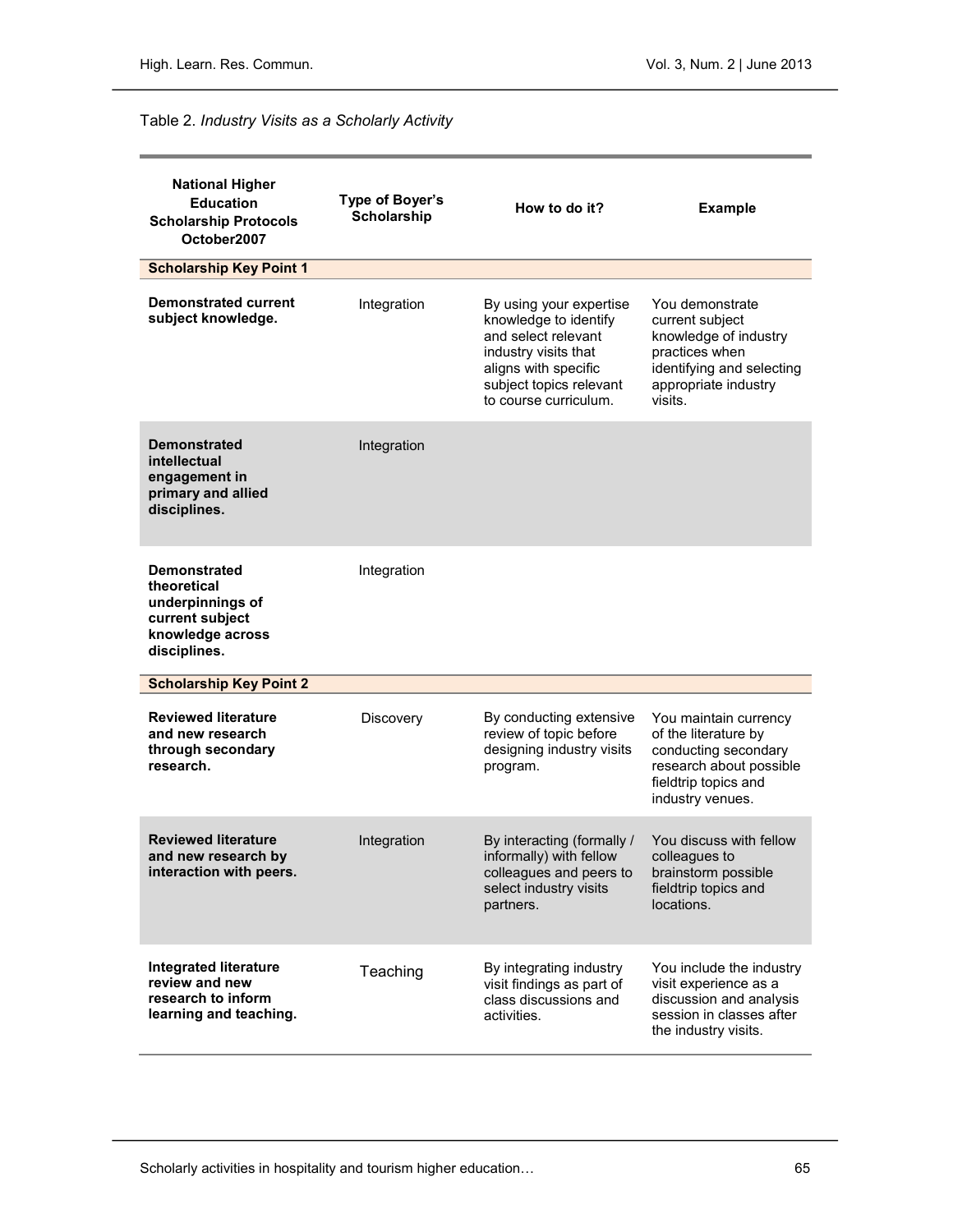| <b>National Higher</b><br><b>Education</b><br><b>Scholarship Protocols</b><br>October2007      | Type of Boyer's<br>Scholarship | How to do it?                                                                                     | <b>Example</b>                                                                                                                                    |
|------------------------------------------------------------------------------------------------|--------------------------------|---------------------------------------------------------------------------------------------------|---------------------------------------------------------------------------------------------------------------------------------------------------|
| <b>Scholarship Key Point 3</b>                                                                 |                                |                                                                                                   |                                                                                                                                                   |
| <b>Encouraged students</b><br>to be critical and<br>creative thinkers.                         | Application                    | By integrating industry<br>visits in your discussion<br>with students during<br>lecture.          | You include a Q&A<br>session before, during<br>and after fieldtrip for<br>students to reflect and<br>discuss.                                     |
| <b>Enhanced teaching</b><br>understanding<br>through interaction<br>with students.             | Teaching                       | By providing students<br>industry visit summary<br>handouts.                                      | You prepare summary<br>handouts about the<br>industry visit such as<br>"The pricing strategies<br>of Four Seasons".                               |
| <b>Scholarship Key Point 4</b>                                                                 |                                |                                                                                                   |                                                                                                                                                   |
| <b>Engaged in relevant</b><br>professional practice<br>where appropriate to<br>the discipline. | Integration                    | By presenting the<br>industry visit summary<br>in the form of an oral<br>presentation / handouts. | You invite other industry<br>professionals to a<br>formal / informal<br>discussion between<br>industry professionals<br>after the industry visit. |
|                                                                                                |                                |                                                                                                   | You prepare summary<br>handouts / case studies<br>and disseminate<br>through the Campus<br>Monthly Newsletter.                                    |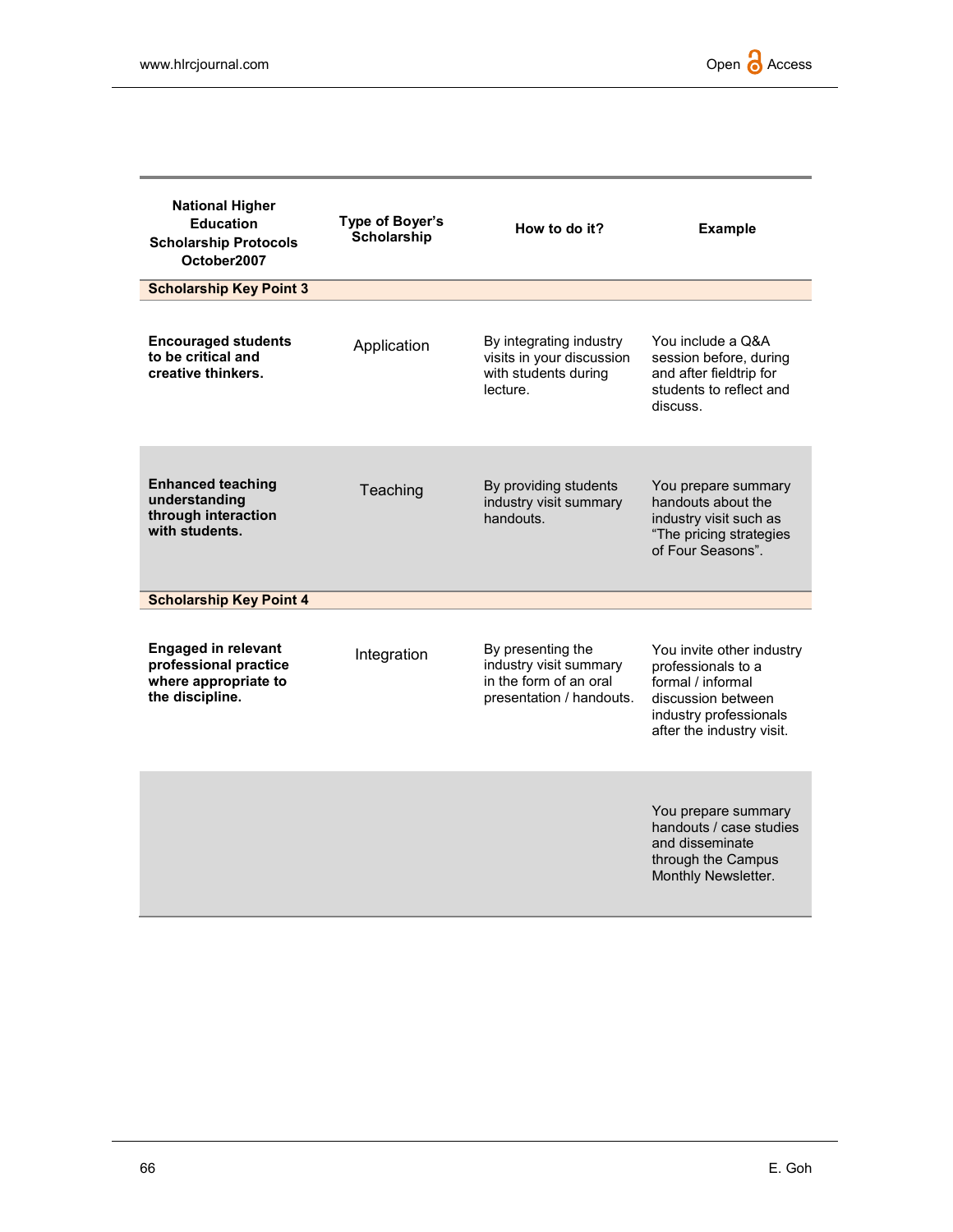| <b>National Higher</b><br><b>Education</b><br><b>Scholarship Protocols</b><br>October2007<br><b>Scholarship Key Point 5</b> | Type of Boyer's<br><b>Scholarship</b> | How to do it?                                                                                             | <b>Example</b>                                                                                                                                                                                                                  |
|-----------------------------------------------------------------------------------------------------------------------------|---------------------------------------|-----------------------------------------------------------------------------------------------------------|---------------------------------------------------------------------------------------------------------------------------------------------------------------------------------------------------------------------------------|
| Informed about the<br>literature of learning<br>and teaching in<br>relevant disciplines.                                    | Integration                           | By inviting staff<br>members across<br>disciplines to the<br>industry visit.                              | You invite staff members<br>across disciplines to the<br>industry visit.                                                                                                                                                        |
| <b>Committed to ongoing</b><br>development of<br>teaching practice.                                                         | Teaching                              | By presenting the<br>industry visit summary<br>in the form of an oral<br>presentation / handouts.         | You have a formal /<br>informal discussion<br>between staff members<br>after the industry visit.                                                                                                                                |
|                                                                                                                             |                                       |                                                                                                           | You prepare summary<br>handouts / case studies<br>and present a session<br>during academic /<br>department team<br>meetings / Campus<br>Monthly Newsletter.<br>Alternatively, this<br>information is posted<br>on the intranet. |
|                                                                                                                             |                                       |                                                                                                           | You introduce new<br>teaching methods<br>discovered from the<br>industry visit.                                                                                                                                                 |
| <b>Scholarship Key Point 6</b>                                                                                              |                                       |                                                                                                           |                                                                                                                                                                                                                                 |
| <b>Focused on learning</b><br>outcomes of students.                                                                         | Application /<br>Teaching             | By ensuring the industry<br>visit adds value to<br>subject learning<br>outcomes / graduate<br>attributes. | You add value by<br>showing how the<br>industry visit can<br>increase students'<br>understanding of<br>specific learning<br>outcomes and<br>graduate attributes.                                                                |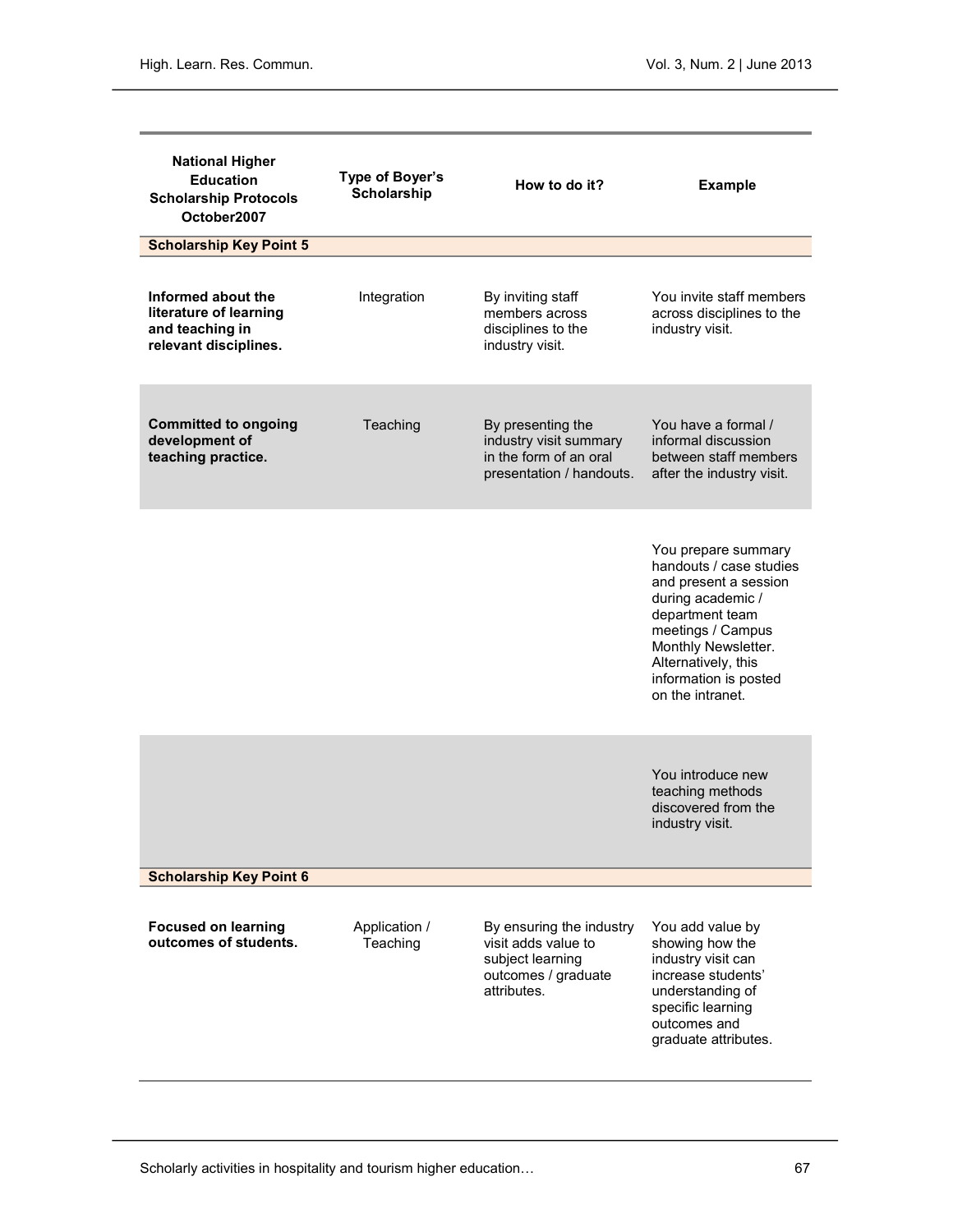# Table 3. Visiting Career Expos as a Scholarly Activity

| <b>National Higher</b><br><b>Education</b><br><b>Scholarship Protocols</b><br>October2007                     | Type of Boyer's<br>Scholarship | How to do it?                                                                                                                      | <b>Example</b>                                                                                                                                                   |
|---------------------------------------------------------------------------------------------------------------|--------------------------------|------------------------------------------------------------------------------------------------------------------------------------|------------------------------------------------------------------------------------------------------------------------------------------------------------------|
| <b>Scholarship Key Point 1</b>                                                                                |                                |                                                                                                                                    |                                                                                                                                                                  |
| <b>Demonstrated current</b><br>subject knowledge.                                                             | Integration                    | By attending and taking<br>notes at career expo to<br>enhance knowledge<br>of work in the relevant<br>field ad industry<br>demand. | You demonstrate<br>current subject<br>knowledge by<br>understanding /<br>participation in<br>discussions / taking<br>notes at the expo.                          |
| <b>Demonstrated</b><br>intellectual<br>engagement in<br>primary and allied<br>disciplines.                    | Integration                    |                                                                                                                                    |                                                                                                                                                                  |
| <b>Demonstrated</b><br>theoretical<br>underpinnings of<br>current subject<br>knowledge across<br>disciplines. | Integration                    |                                                                                                                                    |                                                                                                                                                                  |
| <b>Scholarship Key Point 2</b>                                                                                |                                |                                                                                                                                    |                                                                                                                                                                  |
| <b>Reviewed literature</b><br>and new research<br>through secondary<br>research.                              | Discovery                      | By archiving / creating<br>industry reviews from<br>the expos to enhance<br>knowledge of work in<br>the relevant field.            | You maintain currency<br>of the literature as<br>career expo booths will<br>be focusing on latest<br>trends and industry<br>needs / practices at<br>these expos. |
| <b>Reviewed literature</b><br>and new research by<br>interaction with peers.                                  | Integration                    | By interacting (formally /<br>informally) with fellow<br>colleagues and peers to<br>discuss industry review<br>ideas.              | You discuss and involve<br>fellow peers to complete<br>your research surveys<br>or to informally critique<br>your article before<br>publishing.                  |
| <b>Integrated literature</b><br>review and new<br>research to inform<br>learning and teaching.                | Teaching                       | By integrating your<br>industry reviews and<br>demands in your<br>teaching materials.                                              | You select relevant<br>industry reviews from<br>the expos to include in<br>class activities such as<br>RAVPAR in revenue<br>management.                          |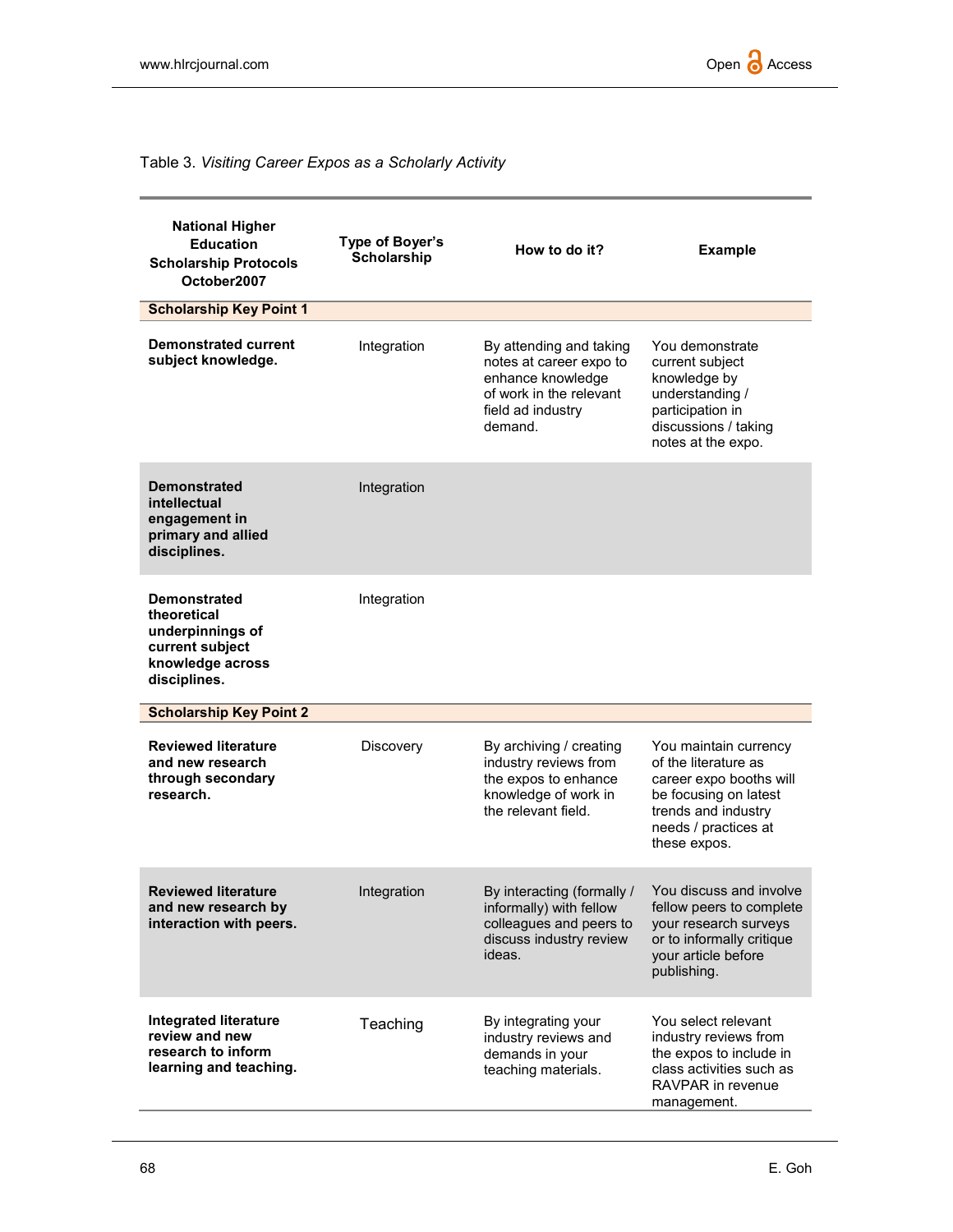| <b>National Higher</b><br><b>Education</b><br><b>Scholarship Protocols</b><br>October2007      | Type of Boyer's<br><b>Scholarship</b> | How to do it?                                                                                                                                                                                                                                   | <b>Example</b>                                                                                                                                                   |
|------------------------------------------------------------------------------------------------|---------------------------------------|-------------------------------------------------------------------------------------------------------------------------------------------------------------------------------------------------------------------------------------------------|------------------------------------------------------------------------------------------------------------------------------------------------------------------|
| <b>Scholarship Key Point 3</b>                                                                 |                                       |                                                                                                                                                                                                                                                 |                                                                                                                                                                  |
| <b>Encouraged students</b><br>to be critical and<br>creative thinkers.                         | Application                           | By integrating the<br>industry reviews / notes<br>from the expo in your<br>discussion with students<br>during lecture.                                                                                                                          |                                                                                                                                                                  |
| <b>Enhanced teaching</b><br>understanding<br>through interaction<br>with students.             | Teaching                              | By integrating the<br>industry reviews /<br>notes from the<br>conference as part of<br>subject assessment. By<br>presenting your industry<br>reviews / notes from the<br>expo to students in the<br>form of an oral<br>presentation / handouts. | You include expo topics<br>for students'<br>assessments such as<br>"assessments must<br>include reviewing the<br>latest technology used<br>in front office".     |
|                                                                                                |                                       |                                                                                                                                                                                                                                                 | You provide short<br>handouts from the expo<br>to students.                                                                                                      |
| <b>Scholarship Key Point 4</b>                                                                 |                                       |                                                                                                                                                                                                                                                 |                                                                                                                                                                  |
| <b>Engaged in relevant</b><br>professional practice<br>where appropriate to<br>the discipline. | Integration                           | By inviting other<br>industry professionals to<br>the expo.                                                                                                                                                                                     | You invite industry<br>professionals to the<br>career expo.                                                                                                      |
|                                                                                                |                                       | By presenting your<br>industry review / notes<br>to industry professionals<br>in the form of an oral<br>presentation / handouts.                                                                                                                | You deliver seminars /<br>workshops to explore<br>topics areas from the<br>conferences such as<br>"What are the latest job<br>trends in the industry?"           |
|                                                                                                |                                       |                                                                                                                                                                                                                                                 | You summarize and<br>write a literature review<br>about topics from the<br>expo and disseminate<br>through EHotelier and<br><b>Campus Monthly</b><br>Newsletter. |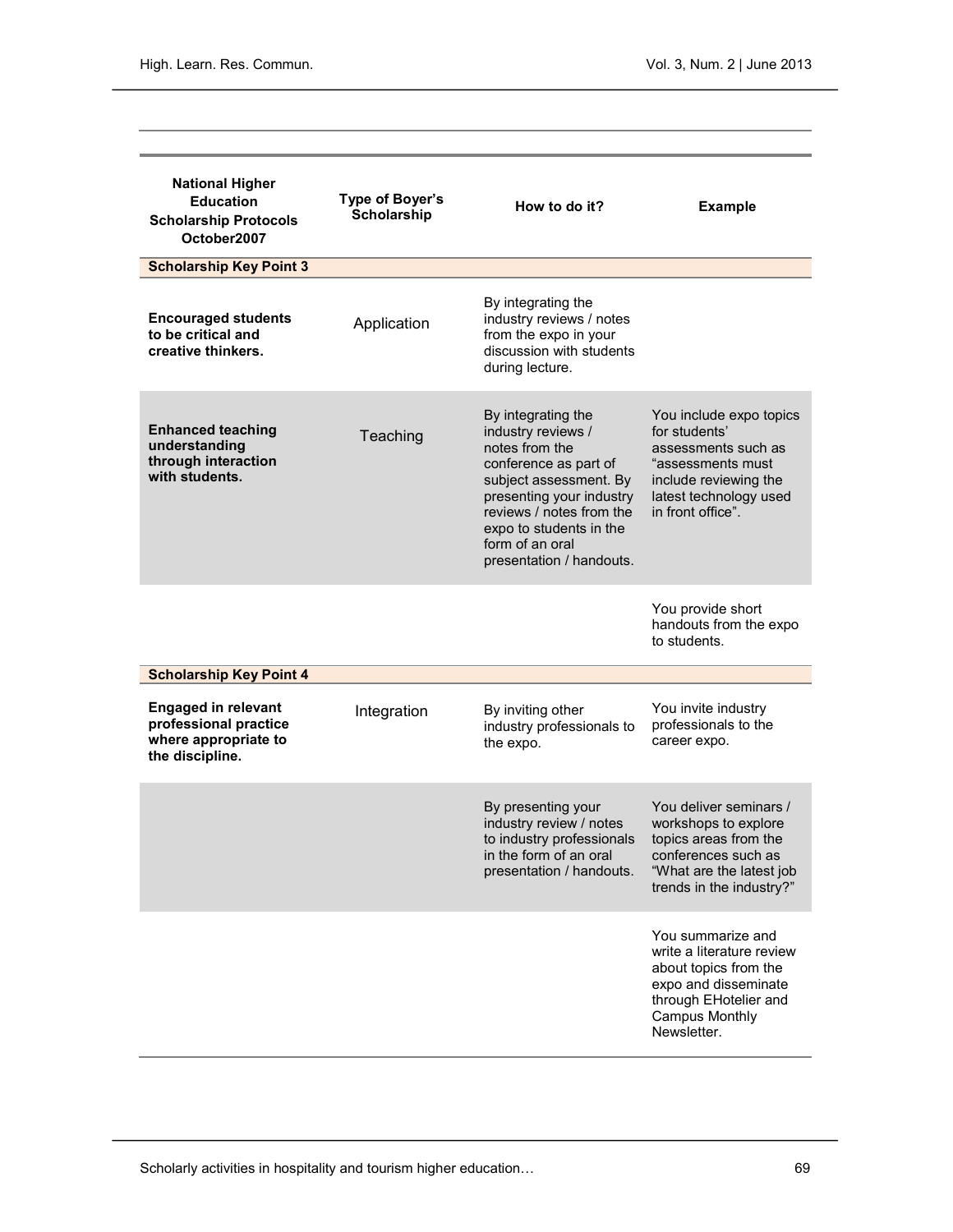| <b>National Higher</b><br><b>Education</b><br><b>Scholarship Protocols</b><br>October2007 | Type of Boyer's<br><b>Scholarship</b> | How to do it?                                                                                                                         | <b>Example</b>                                                                                                                                                                                        |
|-------------------------------------------------------------------------------------------|---------------------------------------|---------------------------------------------------------------------------------------------------------------------------------------|-------------------------------------------------------------------------------------------------------------------------------------------------------------------------------------------------------|
| <b>Scholarship Key Point 5</b>                                                            |                                       |                                                                                                                                       |                                                                                                                                                                                                       |
| Informed about the<br>literature of learning<br>and teaching in<br>relevant disciplines.  | Integration                           | By presenting your<br>industry review to<br>staff members across<br>disciplines in the form of<br>an oral presentation /<br>handouts. | You prepare summary<br>handouts / industry<br>reviews about topics<br>from the expo and<br>present a session<br>during department<br>team meetings. This<br>information is posted on<br>the intranet. |
| <b>Committed to ongoing</b><br>development of<br>teaching practice.                       | Teaching                              | By integrating your<br>industry review to<br>improve your teaching.                                                                   | You update and<br>introduce new teaching<br>methods discovered<br>from your industry<br>review findings.                                                                                              |
| <b>Scholarship Key Point 6</b>                                                            |                                       |                                                                                                                                       |                                                                                                                                                                                                       |
| <b>Focused on learning</b><br>outcomes of students.                                       | Application /<br>Teaching             | By ensuring the industry<br>reviews from the expo<br>adds value to subject<br>learning outcomes /<br>graduate attributes.             | You add value by<br>showing how the<br>current curriculum<br>meets industry needs<br>and specific learning<br>outcomes.                                                                               |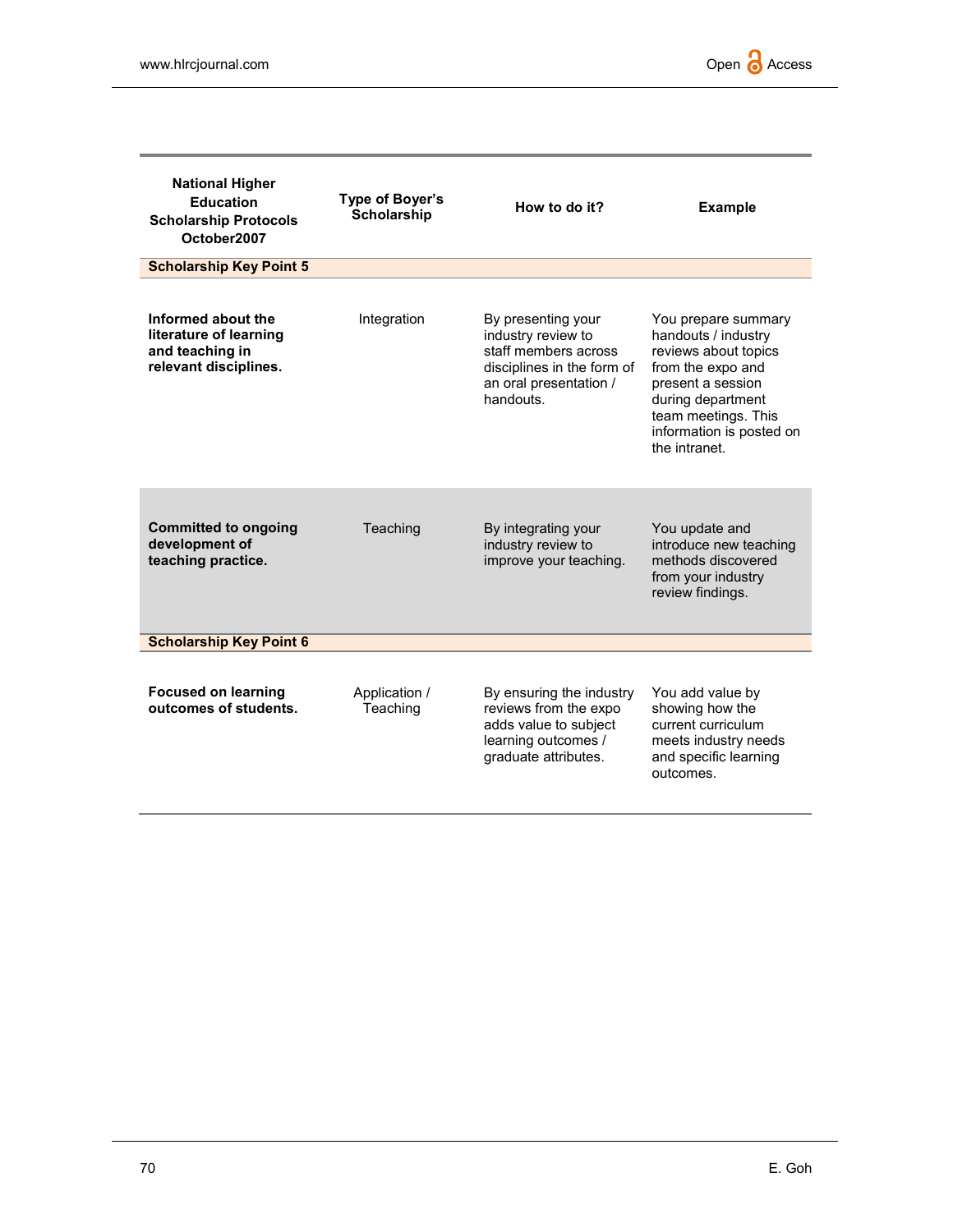# Table 4. Attending Academic / Professional Conferences as a Scholarly Activity

| <b>National Higher</b><br><b>Education</b><br><b>Scholarship Protocols</b><br>October2007                     | Type of Boyer's<br><b>Scholarship</b> | How to do it?                                                                                                                                    | <b>Example</b>                                                                                                                                |
|---------------------------------------------------------------------------------------------------------------|---------------------------------------|--------------------------------------------------------------------------------------------------------------------------------------------------|-----------------------------------------------------------------------------------------------------------------------------------------------|
| <b>Scholarship Key Point 1</b>                                                                                |                                       |                                                                                                                                                  |                                                                                                                                               |
| <b>Demonstrated current</b><br>subject knowledge.                                                             | Integration                           | By attending and taking<br>notes at relevant<br>academic / professional<br>conferences to enhance<br>knowledge of work in<br>the relevant field. | You demonstrate<br>current subject<br>knowledge by<br>understanding /<br>participation in<br>discussions / taking<br>notes at the conference. |
| <b>Demonstrated</b><br>intellectual<br>engagement in<br>primary and allied<br>disciplines.                    | Integration                           |                                                                                                                                                  |                                                                                                                                               |
| <b>Demonstrated</b><br>theoretical<br>underpinnings of<br>current subject<br>knowledge across<br>disciplines. | Integration                           |                                                                                                                                                  |                                                                                                                                               |
| <b>Scholarship Key Point 2</b>                                                                                |                                       |                                                                                                                                                  |                                                                                                                                               |
| <b>Reviewed literature</b><br>and new research<br>through secondary<br>research.                              | Discovery                             | By archiving / creating<br>literature reviews from<br>the conferences to<br>enhance knowledge of<br>work in the relevant<br>field.               | You maintain currency<br>of the literature as<br>presenters will be<br>focusing on latest<br>trends and literature at<br>these conferences.   |
| <b>Reviewed literature</b><br>and new research by<br>interaction with peers.                                  | Integration                           | By interacting (formally /<br>informally) with fellow<br>colleagues and peers<br>about new research<br>ideas.                                    | You discuss and involve<br>fellow peers to about<br>various research ideas<br>that emerged from the<br>conference.                            |
| <b>Integrated literature</b><br>review and new<br>research to inform<br>learning and teaching.                | Teaching                              | By integrating<br>conference<br>publications in your<br>teaching.                                                                                | You select relevant<br>literature from the<br>conferences such as<br>latest trend to include in<br>lectures and tutorial<br>activities.       |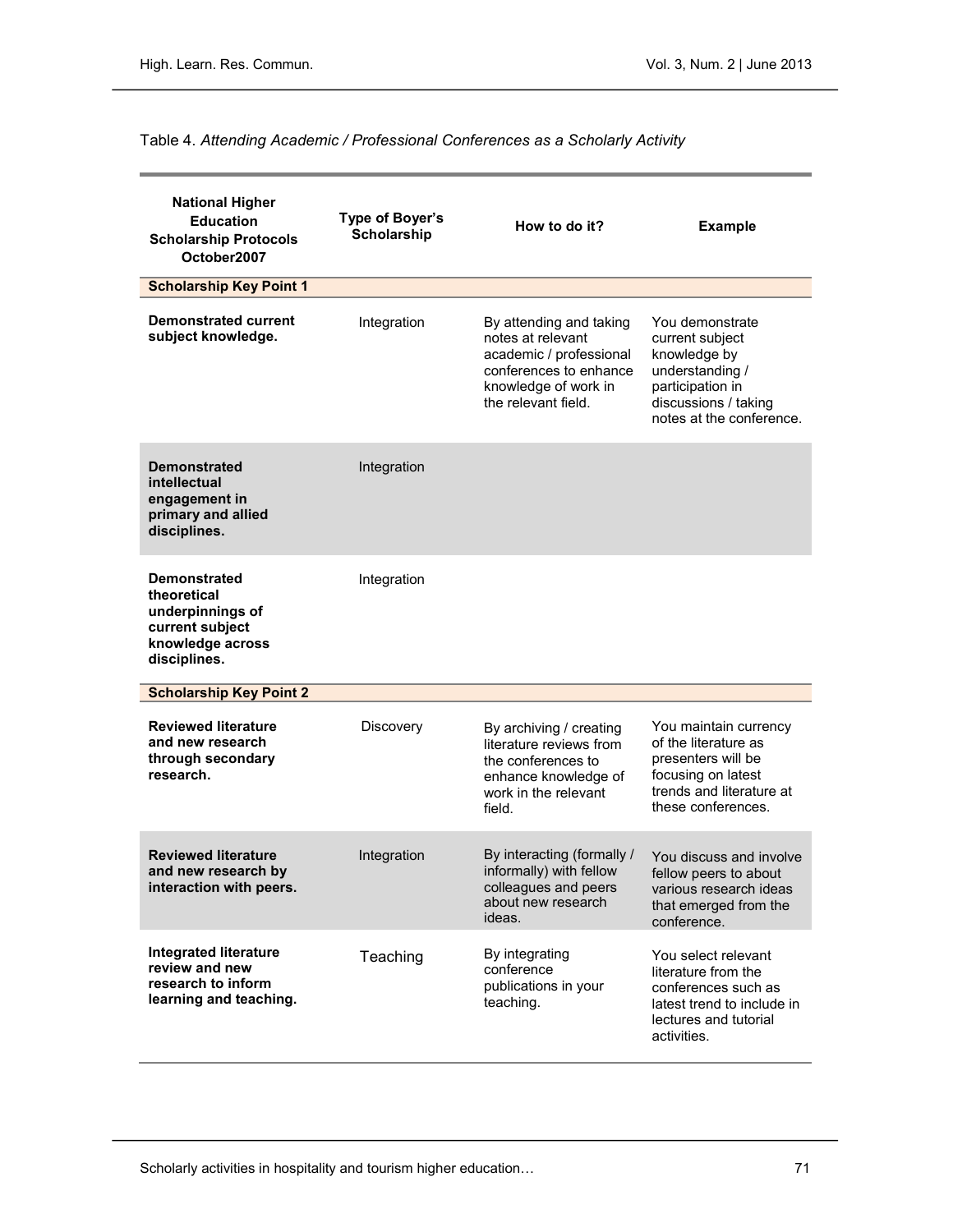| <b>National Higher</b><br><b>Education</b><br><b>Scholarship Protocols</b><br>October2007      | Type of Boyer's<br>Scholarship | How to do it?                                                                                                                                                                                                                                                            | <b>Example</b>                                                                                                                                                                    |
|------------------------------------------------------------------------------------------------|--------------------------------|--------------------------------------------------------------------------------------------------------------------------------------------------------------------------------------------------------------------------------------------------------------------------|-----------------------------------------------------------------------------------------------------------------------------------------------------------------------------------|
| <b>Scholarship Key Point 3</b>                                                                 |                                |                                                                                                                                                                                                                                                                          |                                                                                                                                                                                   |
| <b>Encouraged students</b><br>to be critical and<br>creative thinkers.                         | Application                    | By integrating the<br>literature reviews /<br>notes from the<br>conference in your<br>discussion with students<br>during lecture.                                                                                                                                        | You include a<br>discussion session<br>during lecture for<br>students on latest<br>trends in the industry.                                                                        |
| <b>Enhanced teaching</b><br>understanding<br>through interaction<br>with students.             | Teaching                       | By integrating your<br>literature reviews<br>/ notes from the<br>conference as part<br>of subject assessment.<br>By presenting your<br>literature reviews /<br>notes / findings from the<br>conference to students<br>in the form of an oral<br>presentation / handouts. | You include conference<br>topics for students'<br>assessments such as<br>"assessments must<br>include reviewing the<br>latest trends in the<br>industry".                         |
|                                                                                                |                                |                                                                                                                                                                                                                                                                          | You provide short<br>handouts from the<br>conferences to<br>students.                                                                                                             |
| <b>Scholarship Key Point 4</b>                                                                 |                                |                                                                                                                                                                                                                                                                          |                                                                                                                                                                                   |
| <b>Engaged in relevant</b><br>professional practice<br>where appropriate to<br>the discipline. | Integration                    | By presenting your<br>literature review /<br>notes to industry<br>professionals in the<br>form of an oral<br>presentation /<br>handouts.                                                                                                                                 | You invite industry<br>professionals to<br>seminars / workshops to<br>explore topics areas<br>from the conferences<br>such as "What are the<br>latest trends in the<br>industry?" |
|                                                                                                |                                |                                                                                                                                                                                                                                                                          | You summarize and<br>write a literature review<br>about topics from the<br>conferences and<br>disseminate through<br><b>EHotelier and Campus</b><br>Monthly Newsletter.           |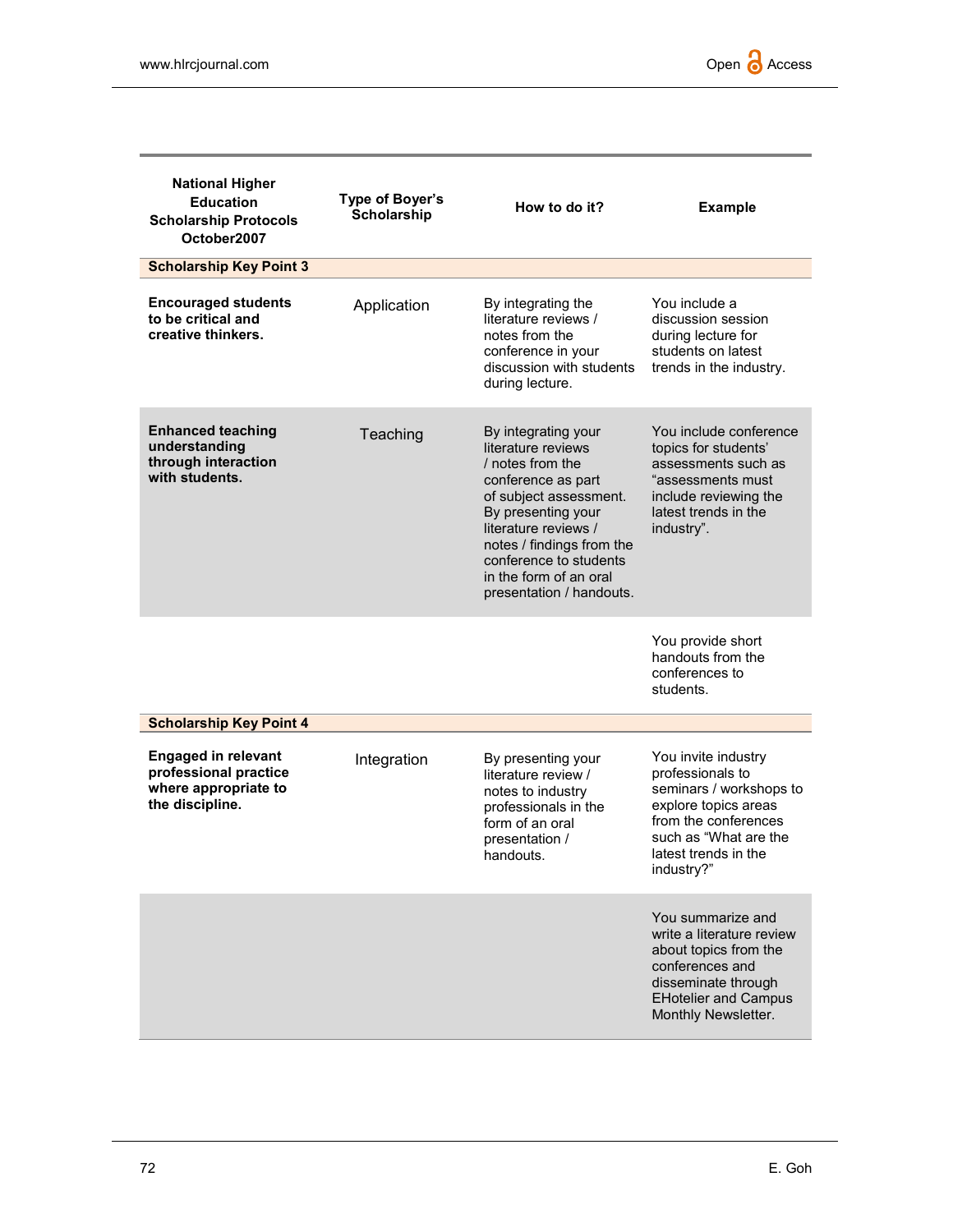| <b>National Higher</b><br><b>Education</b><br><b>Scholarship Protocols</b><br>October2007 | Type of Boyer's<br><b>Scholarship</b> | How to do it?                                                                                                                                              | <b>Example</b>                                                                                                                                                             |
|-------------------------------------------------------------------------------------------|---------------------------------------|------------------------------------------------------------------------------------------------------------------------------------------------------------|----------------------------------------------------------------------------------------------------------------------------------------------------------------------------|
| <b>Scholarship Key Point 5</b>                                                            |                                       |                                                                                                                                                            |                                                                                                                                                                            |
| Informed about the<br>literature of learning<br>and teaching in<br>relevant disciplines.  | Integration                           | By presenting your<br>literature review to staff<br>members across<br>disciplines in the form of<br>an oral presentation /<br>handouts.                    | You prepare summary<br>handouts / literature<br>reviews about topics<br>from the conferences<br>and present a session<br>during academic /<br>department team<br>meetings. |
| <b>Committed to ongoing</b><br>development of<br>teaching practice.                       | Teaching                              | By integrating your<br>research to improve<br>teaching.                                                                                                    | This information is<br>posted on the intranet.                                                                                                                             |
| <b>Scholarship Key Point 6</b>                                                            |                                       |                                                                                                                                                            |                                                                                                                                                                            |
| <b>Focused on learning</b><br>outcomes of students.                                       | Application /<br>Teaching             | By ensuring the<br>literature reviews /<br>notes / findings from the<br>conference adds value<br>to subject learning<br>outcomes / graduate<br>attributes. | You add value by<br>showing how<br>publication findings<br>can increase students'<br>understanding of<br>specific learning<br>outcomes and graduate<br>attributes.         |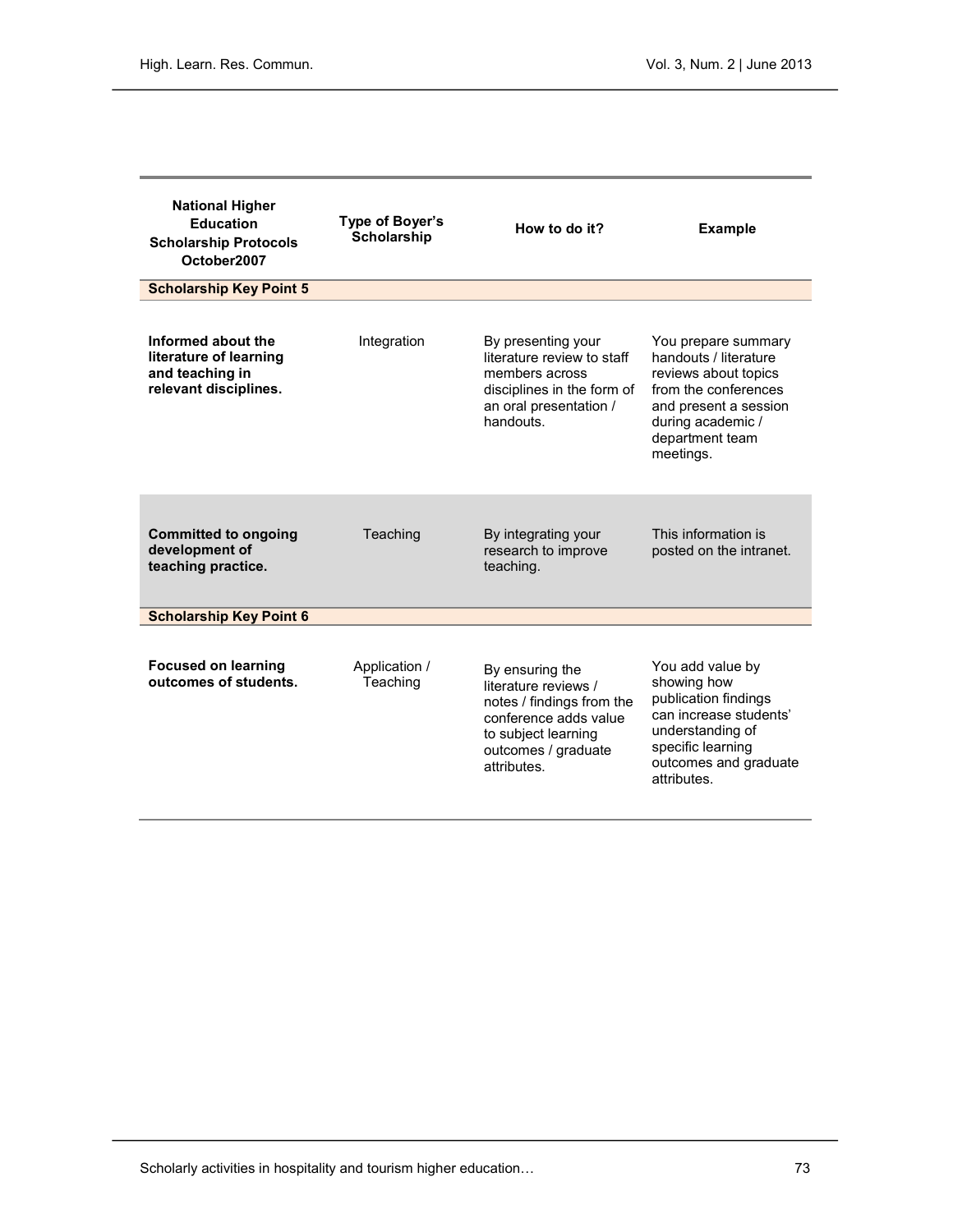# Conclusions and Implications

This paper has attempted to integrate Boyer's scholarship and the six key points of Scholarship as listed on p. 19 of the National Protocols for Higher Education Approval Processes as stipulated by the Australian Government. Although the role of scholarship of teaching and learning in higher education is a relatively new idea (Prosser, 2008) and has received limited attention with stiff resistance from most institutions (Schroeder, 2007), this paper has demonstrated that it is possible for academics to achieve true scholarship through careful planning and objectivity. This paper has also highlighted the practical nature of Tourism and Hospitality in NSAIs. The four common scholarly activities engaged by Tourism and Hospitality educators must be recognized by Academic administrators and governing bodies because these activities address the six key points of Scholarship as listed on p. 19 of the National Protocols for Higher Education Approval Processes as stipulated by the Australian Government. This paper acknowledges the importance and strongly encourages hospitality educators to bring to their teaching activities the same critical, doubting, and creative attitude that they adopt in their traditional research publications. By limiting to solely research publications, academics are restricting their discovery scholarship as pointed out by Boyer (1990). This unnecessary restriction omits the scholarship of application, which is important especially within the Tourism and Hospitality discipline (Williams, 2005). Due to the practical nature of this discipline, scholarship must be recognized through fieldtrips, career expos, professional conferences, and industry visits to create a fine balance between practical skills and theoretical knowledge. As demonstrated in tables 1 to 4, these activities if performed correctly, can discover, integrate, apply and teach new knowledge, This paper acknowledges the stiff resistance and politics of publish or perish that has developed and dominated the mainstream academic frequency for decades. This paper is not suggesting substituting traditional research publications but rather a mixed methods approach towards recognizing scholarship to include fieldtrips, career expos, professional conferences and industry visits for Tourism and Hospitality disciplines.

There are several future research directions from here. First, to investigate the effectiveness and adoption of this scholarship handbook among Tourism and Hospitality educators in the NSAI sector. Second, to understand the perceptions of academics within the Tourism and Hospitality disciple about the mixed methods approach towards recognizing scholarship.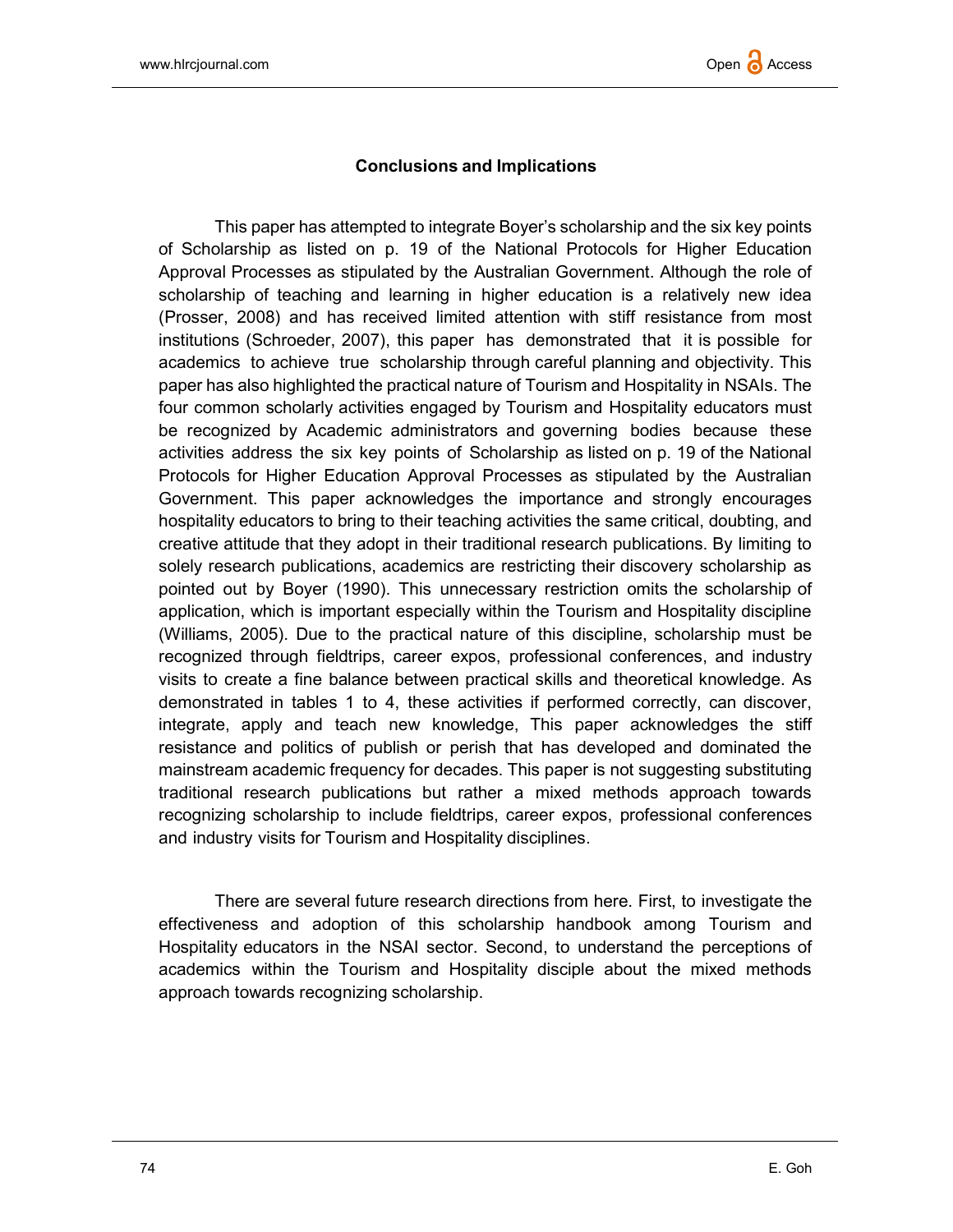#### **References**

- Andressen, L. W, & Webb, C. A. (2000). Discovering the scholarship of teaching. Unpublished report, University of Western Sydney, Hawkesbury, Australia.
- Ballantyne, R., Packer, J., & Axelsen, M. (2009). Trends in tourism research. Annals of Tourism Research, 36(1), 149-152. http://dx.doi.org/10.1016/j.annals.2008.07.001
- Boshier, R. (2009). Why is the scholarship of teaching and learning such a hard sell? Higher Education Research and Development, 28(1), 1-15.
- Boyer, E. (1990). Scholarship reconsidered: Priorities of the professorate. Princeton, NJ: Carnegie Foundation for the Advancement of Teaching.
- Casado, M. A. (1992). Student expectations of hospitality jobs. Cornell Hotel and Restaurant Administration Quarterly, 33(4), 80-82. http://dx.doi.org/10.1177/001088049203300413
- Craig-Smith, S., & Ruhanen, L. (2005). Graduate and Postgraduate Degree Programmes in Australia (Report to the CAUTHE executive). Brisbane, Australia: School of Tourism and Leisure Management, University of Queensland.
- Cross, K. P., & Steadman, M. H. (1996). Classroom research: Implementing the scholarship of teaching. San Francisco, CA: Jossey-Bass.
- Department of Education, Employment, and Workplace Relations (DEEWR). (2012a). Higher education report 2010. Retrieved from http://www.innovation.gov.au/
- Department of Industry, Innovation, Science, Research, and Tertiary Education (DIISRT). (2012). Higher education research data collection: Specifications for the collection of 2011 data. Retrieved from http://www.innovation.gov.au/
- Do, K. (2006). Experiential education: Beyond the classroom. Proceedings of the *Enhancing* student learning: 2006 Evaluations and Assessment Conference [refereed paper]. Perth, Western Australia: Curtin University of Technology. Retrieved from http://otl.curtin.edu.au/
- Edwards, D., Coates, H., & Radloff, A. (2010). Delivering quality higher education: Understanding the standards processes and practices used by private providers (Report for the Australian Council for Private Education and Training [ACPET]). Melbourne, Australia: Australian Council for Educational Research. Retrieved from http://www.acpet.edu.au/
- Elton, L. R. B. (1987). Teaching in higher education: Appraisal and training. London: Kogan Page.
- Gale, R., & Gurm, B. (2008). Scholarly activity: Definition and purpose. Proceedings of the British Columbia Federation of Post Secondary Educators Scholarly Activity Conference, March 29, New Westminister, BC.
- Glassick, C., Huber, M., & Maeroff, G. (1997). Scholarship assessed: Evaluation of the professoriate. San Francisco, CA: Jossey-Bass.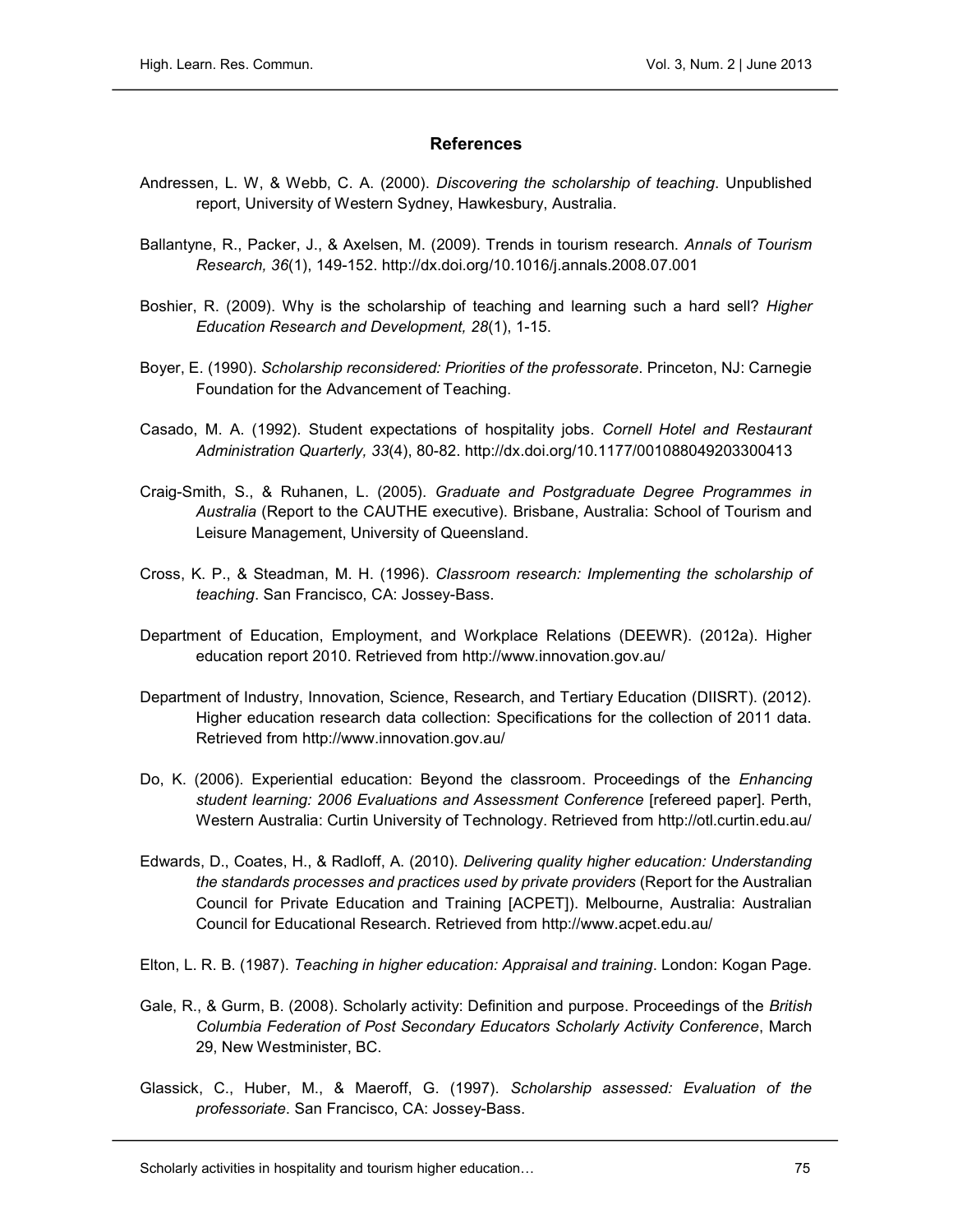- Goh, E., & Ritchie, B. (2011). Using the Theory of Planned Behaviour to understand student attitudes and constraints toward attending field trips. Journal of Teaching in Travel and Tourism, 11(2), 179-194. http://dx.doi.org/10.1080/15313220.2011.575024
- Gretzel, U., Jamal, T., Stronza, A., & Nepal, S. (2008). Teaching international tourism: An interdisciplinary, field based course. Journal of Teaching in Travel and Tourism, 8(2-3), 261-282. http://dx.doi.org/10.1080/15313220802714562
- Grum, B. (2008). The definition of scholarship. In 2008 Celebration of Research and Scholarship, April 3, 2008. Surrey, BC: Kwantlen Polytechnic University.
- Gursoy, D., & Swanger, N. (2005). An industry-driven model of hospitality curriculum for programs housed in accredited colleges of business: Part II. Journal of Hospitality and Tourism Education, 17(2), 46-56. http://dx.doi.org/10.1080/10963758.2005.10696824
- Heaney, J., Ryan P., & Heaney, M. (2010). Branding private higher education institutions in Australia to international students. Proceedings of the Academy of World Business Marketing and Management Development (AWBMAMD) Conference, July 12-15, Oulu, Finland. Available from http://www.consulted.biz/
- King, B., & Craig-Smith, S. (2005). Australasia. In D. Airey & J. Tribe (Eds.), An international handbook of tourism education. San Diego, CA: Elsevier. http://dx.doi.org/10.1016/B978- 0-08-044667-7.50011-2
- Kolb, D. A. (1984). Experiential learning: Experience as the source of learning and development. Eaglewood Cliffs, NJ: Prentice-Hall.
- Kreber, C. (2003). The scholarship of teaching: A comparison of conceptions held by experts and regular academic staff. Higher Education,  $46(1)$ , 93-121. http://dx.doi.org/10.1023/A:1024416909866
- Lee, J., Lee, M., & Gupta, M. (2009). The effect of internship location and compensation on merchandising intern's performance: An exploratory study. Proceedings of the American Collegiate Retailing Association Conference, May 16-18, Las Vegas, NV.
- Lefever, M., & Withiam, G. (1998). Curriculum review: How industry views hospitality education. Cornell Hotel and Restaurant Administration Quarterly, 39(4), 70-78. http://dx.doi.org/10.1177/001088049803900411
- Marshall, A. (1995). Hotel schools need fewer doctors, more hoteliers. Hotel and Motel Management, 210(15), 11.
- McCabe, V., Poole, B., Weeks, P., & Leiper, N. (2000). The Business and Management of Conventions. Milton, Queensland: John Wiley & Sons Australia.
- Ministerial Council on Education, Employment, Training, and Youth Affairs (MCEETYA). (2007). National protocols for higher education approval processes. Retrieved from http://www.mceecdya.edu.au/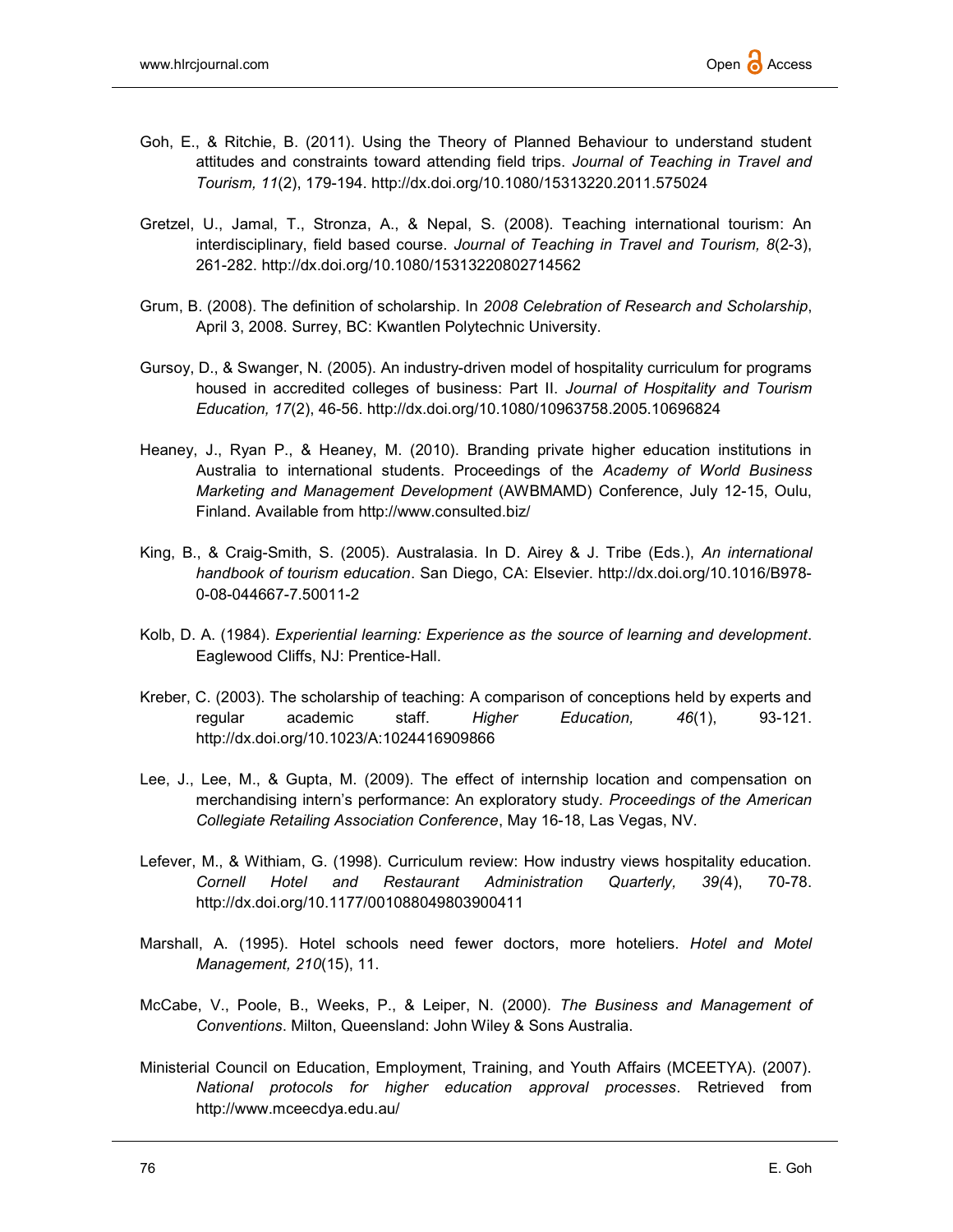- Nicholls, G. (2004). Scholarship in teaching as a core professional value: What does this mean to the academic? Teaching in Higher Education, 9, 29-42. http://dx.doi.org/10.1080/1356251032000155812
- Oppermann, M., & Chon, K.-S. (1997). Convention participation decision-making process. Annals of Tourism Research, 24(1), 178-191. http://dx.doi.org/10.1016/S0160-7383(96)00049-7
- Pearce, P. (2007). Asian tourism educators: Views of their employment and possibilities for interaction with industry. Journal of Teaching in Travel and Tourism, 7(1), 63-76. http://dx.doi.org/10.1300/J172v07n01\_05
- Porth, S. (1997). Management education goes international: A model for designing and teaching a study tour course. Journal of Management Education, 21(2), 190-199. http://dx.doi.org/10.1177/105256299702100204
- Powers, T., & Riegel, C. D. (1993). A bright future for hospitality education: Providing value in the 21st century. Hospitality Research Journal, 17(1), 295-308. http://dx.doi.org/10.1177/109634809301700124
- Pravesic, D. (1993). Hospitality education 2005: Curricular and programmatic trends. Hospitality Research Journal, 17(1), 285-294. http://dx.doi.org/10.1177/109634809301700123
- Prosser, M. (2008). The scholarship of teaching and learning: What is it? A personal view. International Journal for the Scholarship of Teaching and Learning, 2(2), 1-4.
- Rice, R. E. (1992). Towards a broader conception of scholarship: The American context. In T. Whiston & R. Geiger (Eds.), Research and higher education: The United Kingdom and the United States (p. 117-129). Buckingham: SHRE and Open University Press.
- Ritchie, B. (2003). Managing educational tourism. Clevedon, UK: Channel View Publications.
- Rogers, T. (2003). Conferences and conventions: A global industry. Oxford: Butterworth-Heinemann.
- Schroeder, C. (2007). Countering SoTL marginalization: A model integrating SoTL with institutional initiatives. International Journal for the Scholarship of Teaching and Learning, 1(1), 1-9.
- Schon, D. A. (1995). The new scholarship requires a new epistemology. Change 27(6), 27-34. http://dx.doi.org/10.1080/00091383.1995.10544673
- Severt, D., Wang, Y., Chen, P.-J., & Breiter, D. (2007). Examining the motivation, perceived performance, and behavioral intentions of convention attendees: Evidence from a regional conference. Tourism Management, 28(2), 399-408. http://dx.doi.org/10.1016/j.tourman.2006.04.003
- Stainfield, J. (2000, October 27). Fields of dreams. Times Higher Education. Retrieved from http://www.timeshighereducation.co.uk/